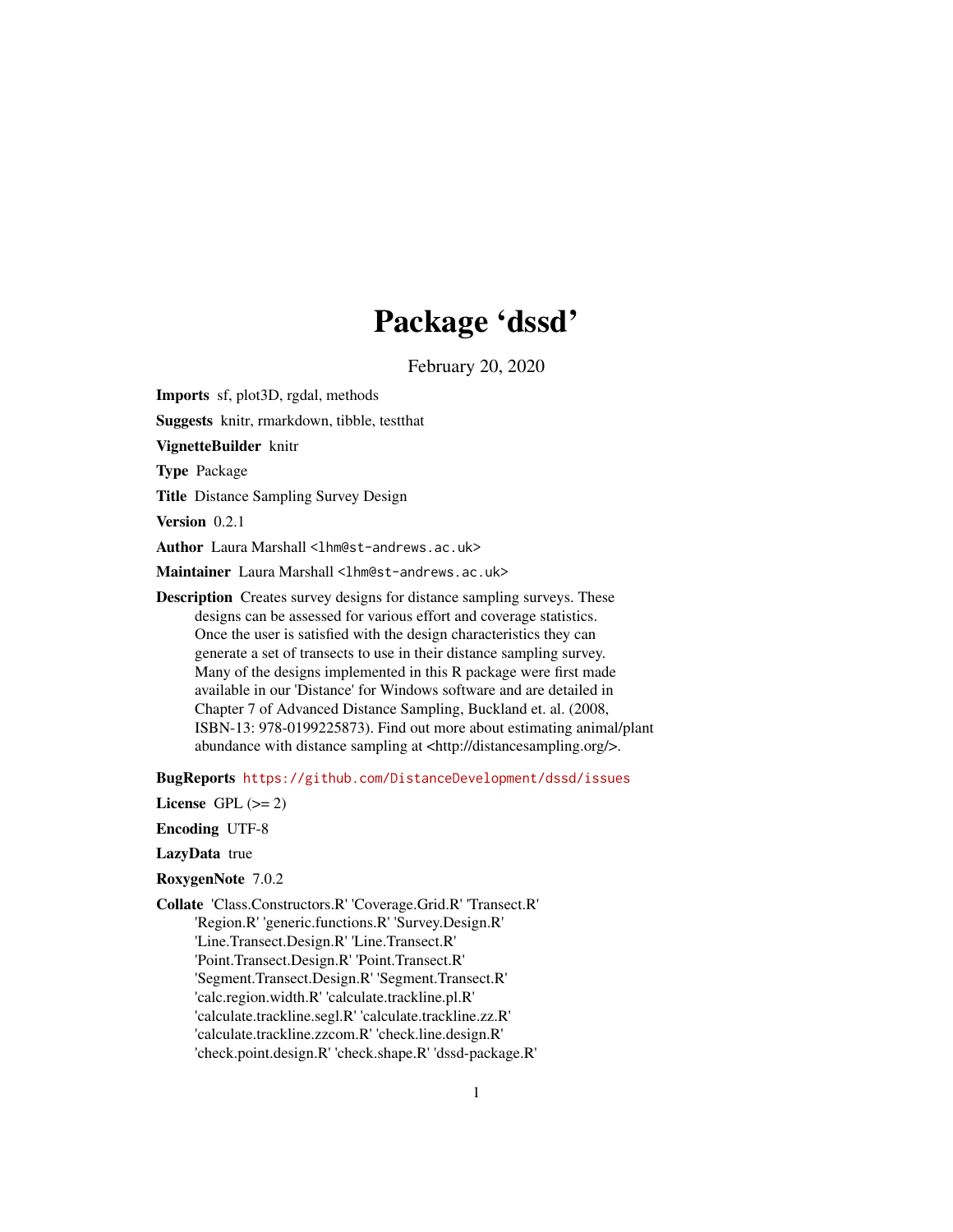'generate.eqspace.zigzags.R' 'generate.parallel.lines.R' 'generate.random.points.R' 'generate.segmented.grid.R' 'generate.systematic.points.R' 'get.intersection.points.R' 'line.coords.as.dataframe.R' 'point.coords.as.dataframe.R' 'run.coverage.R' 'write.transects.R'

## NeedsCompilation no

## Repository CRAN

Date/Publication 2020-02-20 05:40:02 UTC

## R topics documented:

|           | 3              |
|-----------|----------------|
|           | 3              |
|           | $\overline{4}$ |
|           | 5              |
|           | 6              |
|           | 7              |
|           | 7              |
|           | 8              |
|           | 9              |
| 13        |                |
| 14        |                |
| 15        |                |
| 15        |                |
| 16        |                |
| <b>17</b> |                |
| 17        |                |
| 18        |                |
| 18        |                |
| 19        |                |
| 20        |                |
| 20        |                |
| 21        |                |
| 21        |                |
| 22        |                |
| 23        |                |
|           |                |

#### **Index** [26](#page-25-0)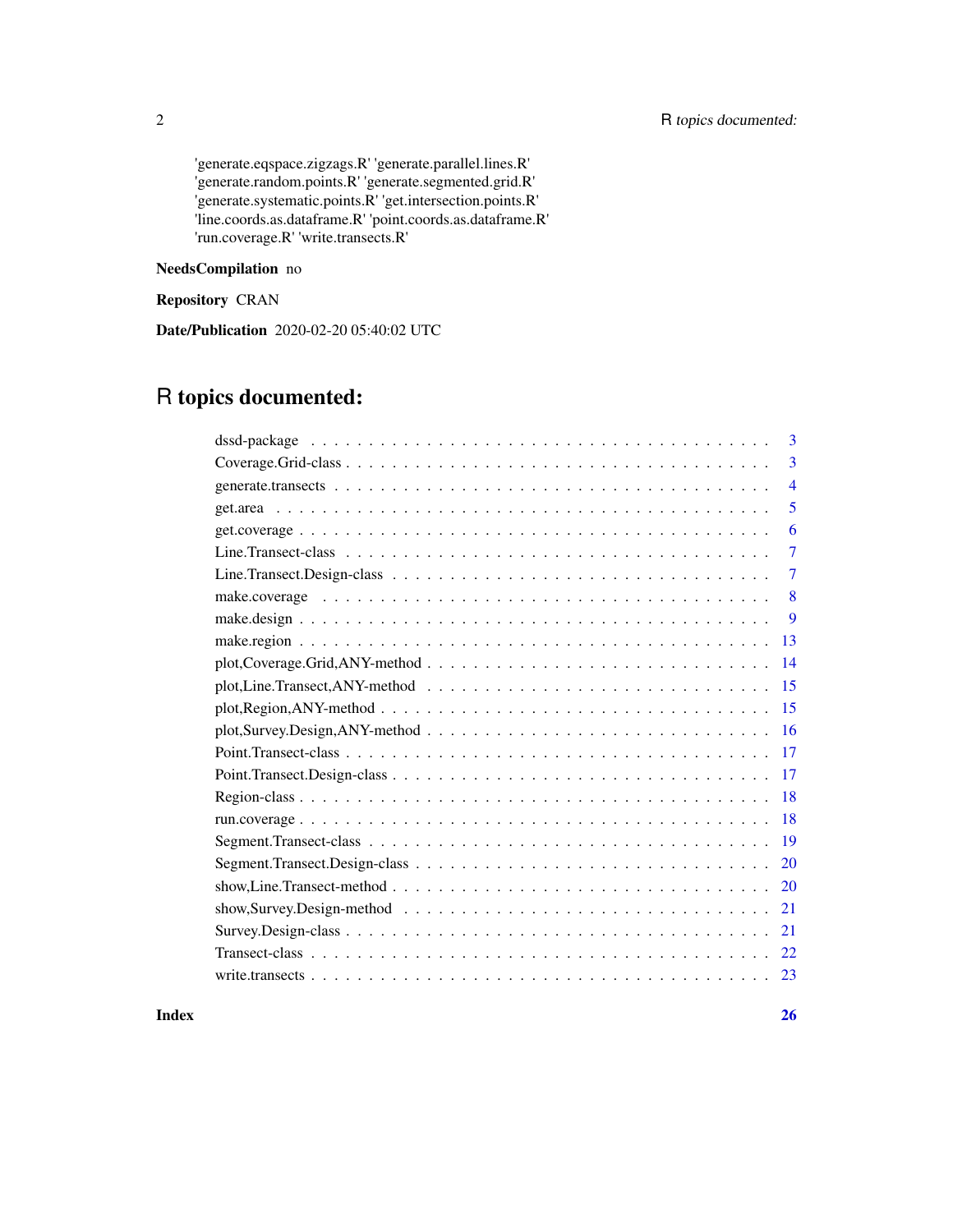<span id="page-2-0"></span>

### Description

Creates survey designs for distance sampling surveys. These designs can be assessed for various effort and coverage statistics. Once the user is satisfied with the design characteristics they can generate a set of transects to use in their distance sampling survey. Many of the designs implemented in this R package were first made available in our 'Distance' for Windows software and are detailed in Chapter 7 of Advanced Distance Sampling, Buckland et. al. (2008, ISBN-13: 978-0199225873).

#### Details

The main functions in this pacakge are: [make.region,](#page-12-1) [make.design,](#page-8-1) [generate.transects](#page-3-1) and [run.coverage.](#page-17-1) See also [write.transects](#page-22-1) for examples of how to export surveys generated by dssd.

Further information on distance sampling methods and example code is available at [http://distanc](http://distancesampling.org/R/)esampling. [org/R/](http://distancesampling.org/R/).

We are also in the process of setting up a new area of the website for vignettes / example code at <http://examples.distancesampling.org>. While this is being developed dssd vignettes can still be found within this package.

For help with distance sampling and this package, there is a Google Group [https://groups.](https://groups.google.com/forum/#!forum/distance-sampling) [google.com/forum/#!forum/distance-sampling](https://groups.google.com/forum/#!forum/distance-sampling).

## Author(s)

Laura Marshall <lhm@st-and.ac.uk>

Coverage.Grid-class *Class "Coverage.Grid"*

#### Description

Class "Coverage.Grid" is an S4 class containing descriptions of a grid used to assess the coverage scores of different designs.

#### **Slots**

grid sf multipoint object

spacing the spacing used to create the coverage grid

#### Objects from the Class

Objects can be created by calls of the form make.grid(region = make.region(), no.points = 1000,spacing = numeric(0)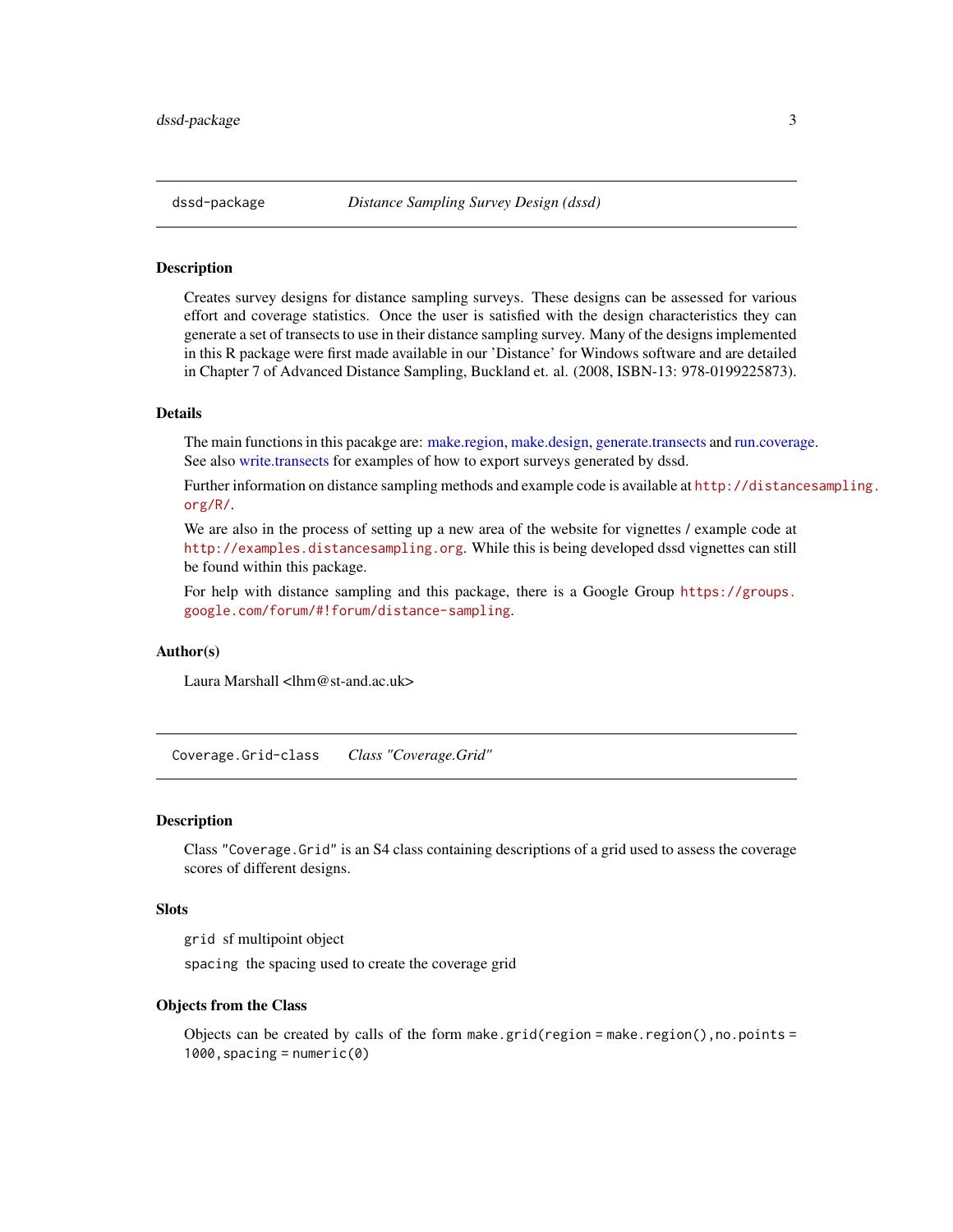## <span id="page-3-0"></span>Methods

plot signature( $x = "Coverage.Grid", y = "missing"$ ): plots the grid of points.

<span id="page-3-1"></span>generate.transects *S4 generic method to generate an instance of a design*

## Description

Uses the survey design details in the design class to generate a set of transects, i.e. a single survey.

## Usage

generate.transects(object, quiet = FALSE, ...)

## S4 method for signature 'Line.Transect.Design' generate.transects(object, quiet = FALSE, ...)

## S4 method for signature 'Point.Transect.Design' generate.transects(object, quiet = FALSE, ...)

#### Arguments

| object                  | an object which inherits from class Survey. Design |
|-------------------------|----------------------------------------------------|
| quiet                   | if TRUE silences some warnings                     |
| $\cdot$ $\cdot$ $\cdot$ | optional arguments used for internal calls         |

## Details

The transects are returned within an object of class Transect which records some of the design options used to generate it along with the samplers as an sf object of class 'POINT' or 'LINESTRING'/'MULTILINESTRING'. The Transect object also contains the covered areas as a 'POLYGON' or 'MULTIPOLYGON' sf object.

## Value

an object of class Transect

#### Author(s)

L Marshall

## See Also

[write.transects](#page-22-1)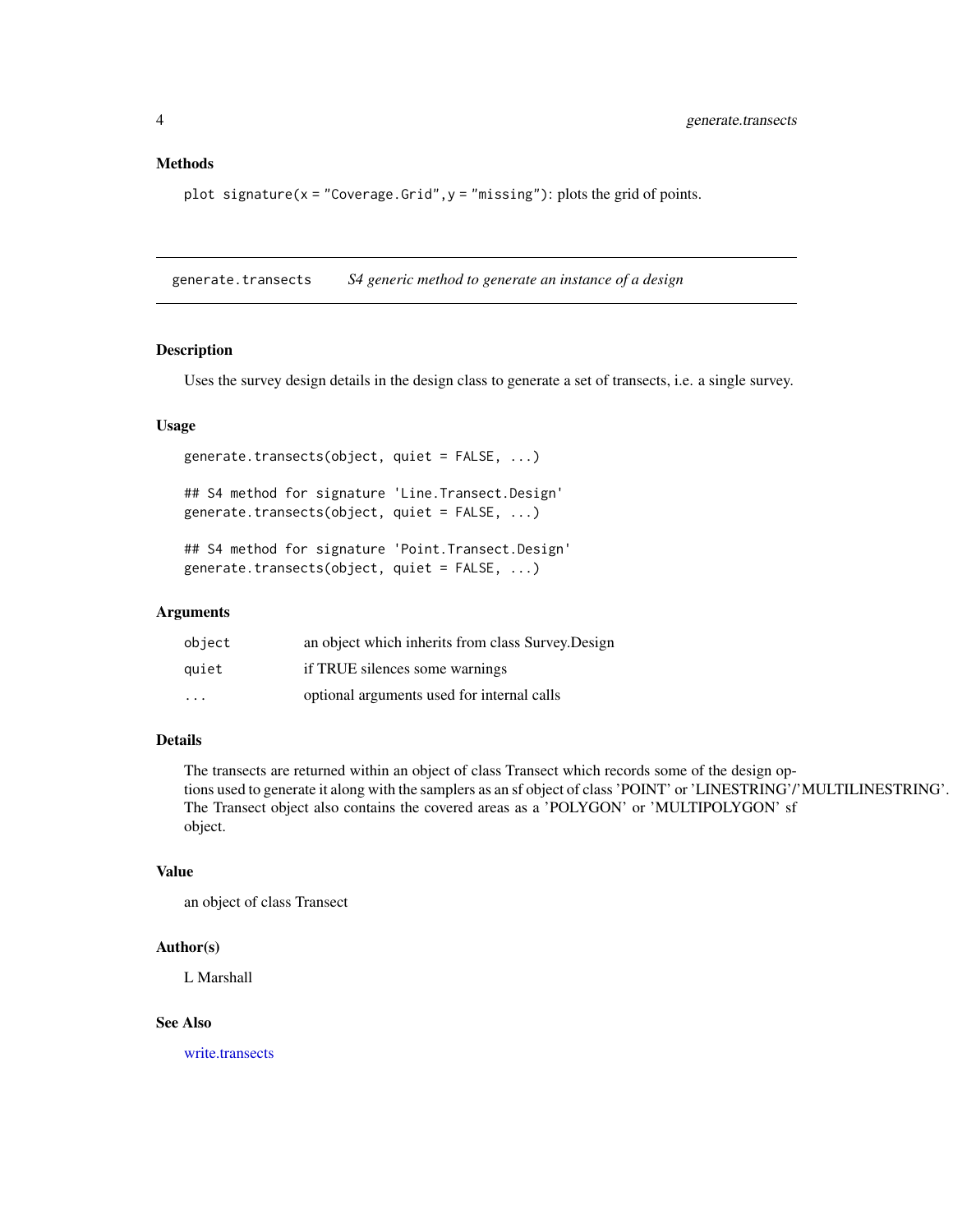#### <span id="page-4-0"></span>get.area 55 animatic state of the state of the state of the state of the state of the state of the state of the state of the state of the state of the state of the state of the state of the state of the state of the state

## Examples

```
#Point transect example
shapefile.name <- system.file("extdata", "TrackExample.shp", package = "dssd")
region <- make.region(region.name = "study area",
                     shape = shapefile.name)
design <- make.design(region = region,
                      transect.type = "point",
                      design = "random",
                      samplers = 25,
                      design.angle = 45,
                      edge.protocol = "minus",
                      truncation = 3)
# Generate a single survey instance
survey <- generate.transects(design)
plot(region, survey, covered.area = TRUE)
#Line transect example
# Define the design
design <- make.design(region = region,
                      transect.type = "line",
                      design = c("systematic"),
                      line.length = 1000,
                      design.angle = c(179),
                      edge.protocol = "minus",
                      truncation = 1)
# Create a single set of transects to check
survey <- generate.transects(design)
plot(region, survey, covered.area = TRUE)
```
get.area *Returns the area of the region*

## Description

Returns the area of the region

## Usage

```
get.area(object)
```
## S4 method for signature 'Region' get.area(object)

#### Arguments

object object of class Region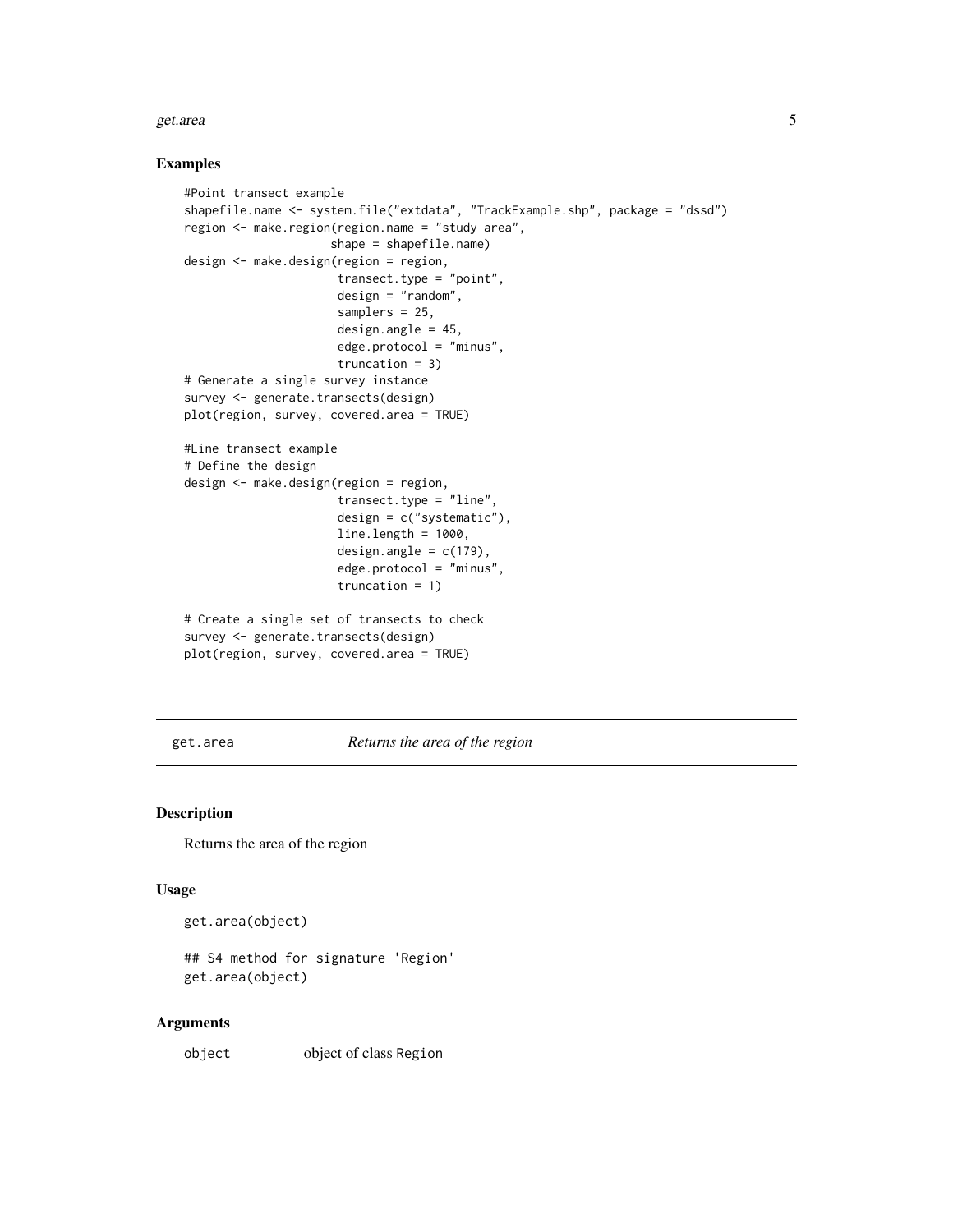## <span id="page-5-0"></span>Value

numeric value specifying the area of the region

## get.coverage *S4 generic method to extract coverage scores*

## Description

Obtains the coverage scores from the survey design object.

## Usage

get.coverage(object, strata.id = "all")

## S4 method for signature 'Survey.Design' get.coverage(object, strata.id = "all")

## Arguments

| object    | an object which inherits from class Survey. Design           |
|-----------|--------------------------------------------------------------|
| strata.id | either "all" or a numeric value indicating the strata index. |

## Details

See ?make.design for example code

## Value

a vector of coverage scores

## See Also

[make.design](#page-8-1)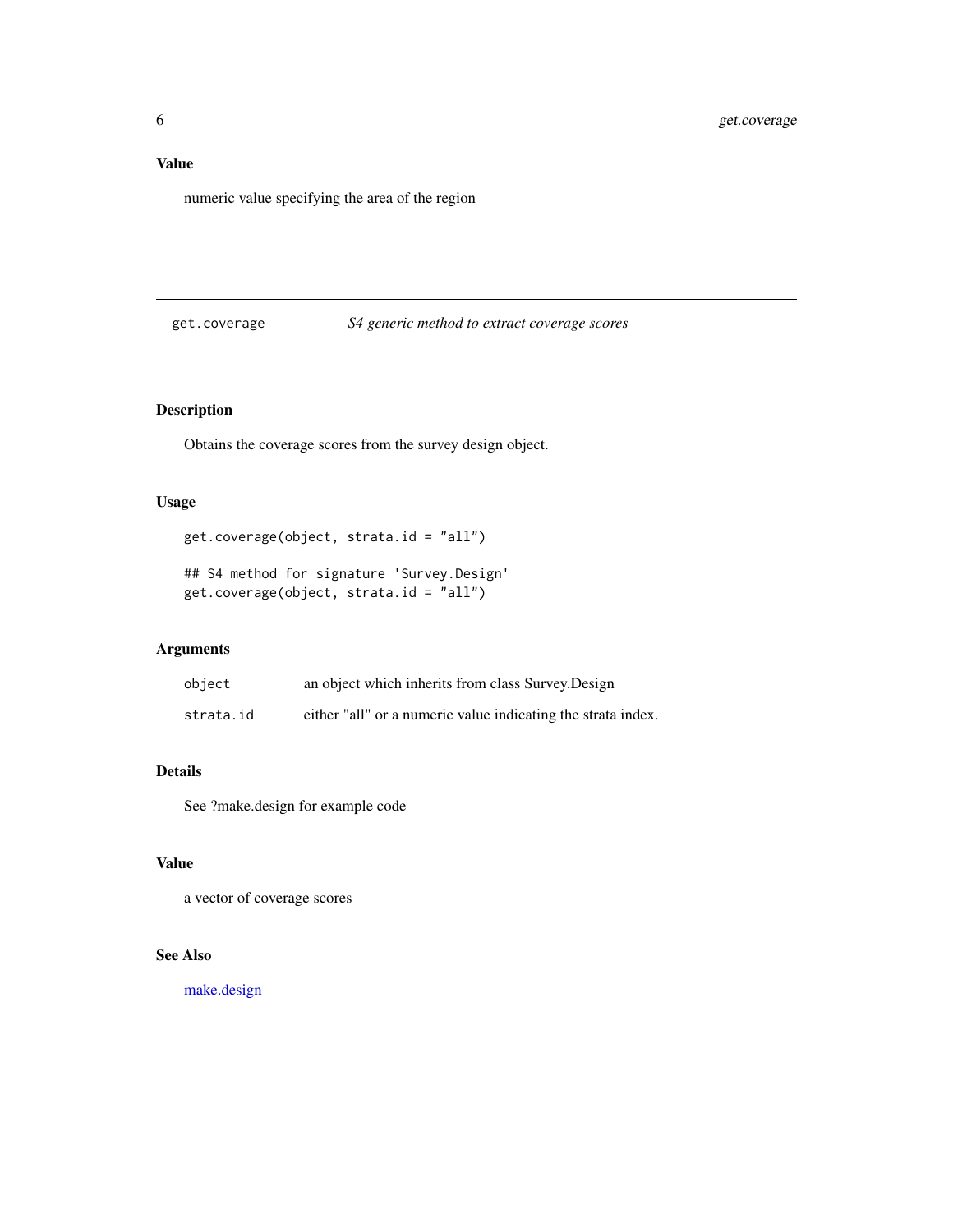<span id="page-6-0"></span>Line.Transect-class *Class "Line.Transect" extends Class "Transect"*

#### Description

Class "Line.Transect" is an S4 class detailing a set of transects from a point transect design.

## Slots

line.length the total line length for the transect set

- trackline the total on and off effort trackline length from the start of the first transect to the end of the last
- cyclictrackline the trackline distance plus the distance required to return from the end of the last transect to the beginning of the first

## See Also

[make.design](#page-8-1)

Line.Transect.Design-class

*Class "Line.Transect.Design" extends Class "Survey.Design"*

## Description

Class "Line.Transect.Design" is an S4 class detailing the type of line transect design.

## **Slots**

- line.length Numeric value defining the total line length to be generated (may be multiple values relating to each stratum).
- bounding.shape relevant for zigzag designs, either a minimum bounding "rectangle" or a "convex hull".

## Methods

generate.transects signature=(object = "Line.Transect.Design",quiet = FALSE,...): generates a set of transects from the design.

## See Also

[make.design](#page-8-1)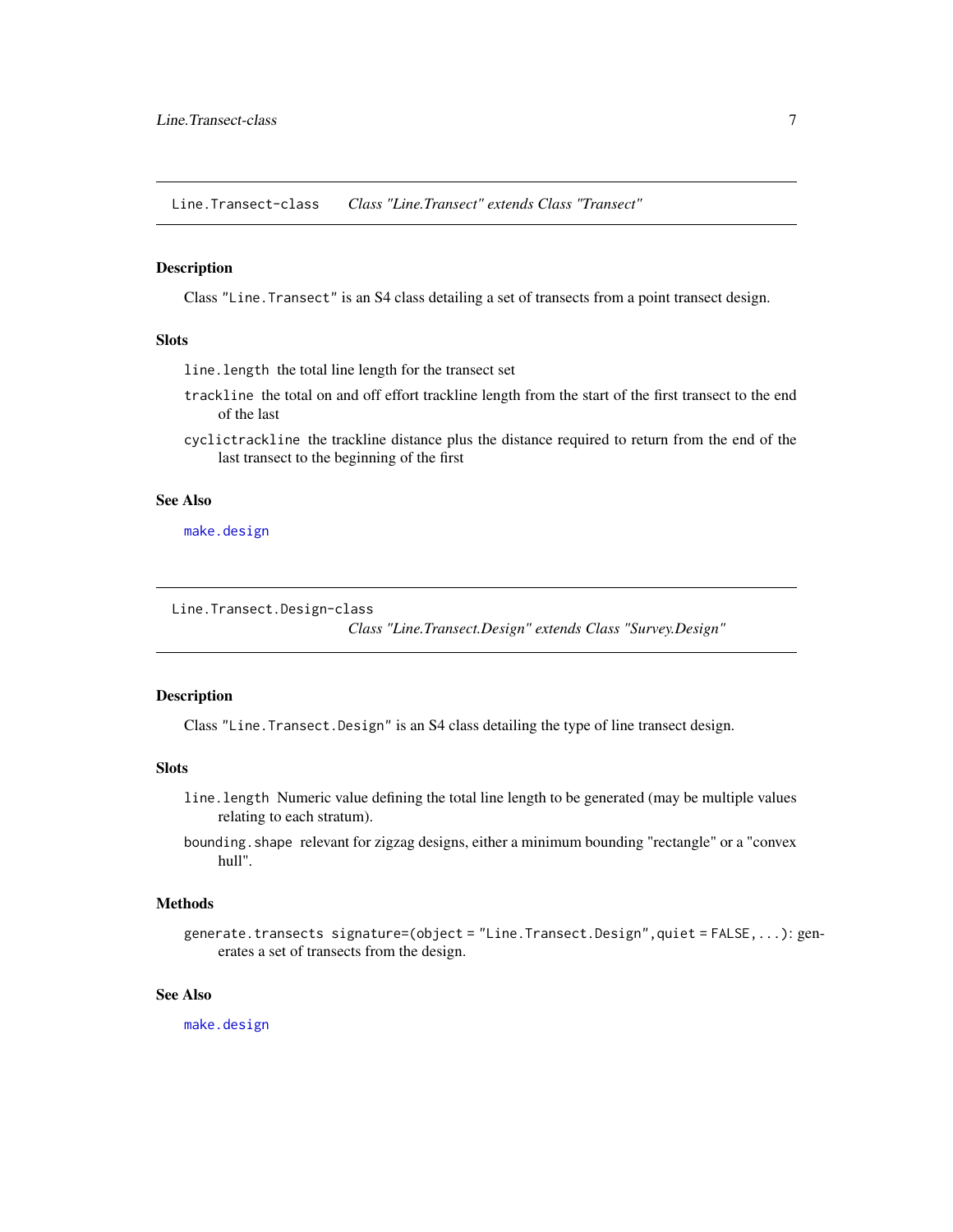<span id="page-7-0"></span>

## Description

This creates an instance of the Coverage.Grid class.

## Usage

```
make.coverage(
  region = make.region(),
  spacing = numeric(0),
  n.grid.points = 1000
)
```
## Arguments

| region        | the region name                                                                                                                             |
|---------------|---------------------------------------------------------------------------------------------------------------------------------------------|
| spacing       | spacing to be used to create the coverage grid. If spacing is specified then any<br>value supplied for n.grid.points will be ignored.       |
| n.grid.points | the desired number of grid points (note that the exact number generated may<br>differ slightly depending on the shape of the study region). |

#### Value

object of class Coverage.Grid

## Author(s)

Laura Marshall

## Examples

```
# This example will take a bit of time to generate
# A coverage grid in a rectangular region of 2000 x 500
region <- make.region()
cover <- make.coverage(region, spacing = 50)
plot(region, cover)
# Create coverage grid by approx number of grid points
cover <- make.coverage(region, n.grid.points = 1000)
plot(region, cover)
```

```
# Fast running example for CRAN testing purposes
# This spacing is too sparse to assess coverage in a real example
region <- make.region()
cover <- make.coverage(region, spacing = 250)
plot(region, cover)
```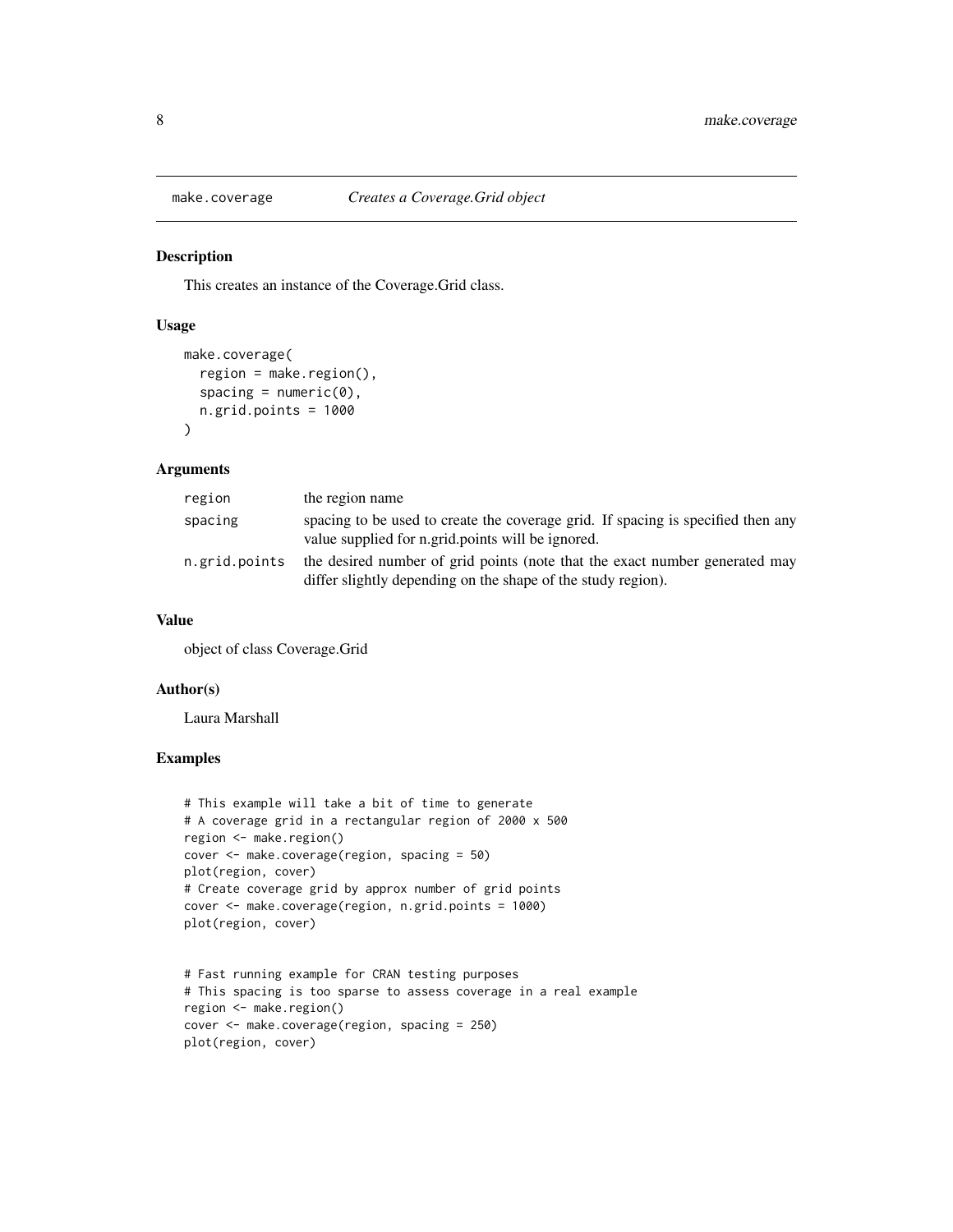<span id="page-8-1"></span><span id="page-8-0"></span>

## Description

Creates a description of a survey design. Designs may use different types of either point or line transect designs across strata but cannot mix point and line transect design types within a single design object.

## Usage

```
make.design(
  region = make.region(),
  transect.type = "line",
  design = "systematic",
  samples = numeric(0),line.length = numeric(0),seg.length = numeric(0),effort.allocation = numeric(0),
  design.angle = 0,
  spacing = numeric(0),
  edge.protocol = "minus",
  seg. threshold = numeric(0),bounding.shape = "rectangle",
  truncation = 1,
  coverage.grid = NULL
)
```
## Arguments

| region            | an object of class Region defining the survey region.                                                                                                                                                                                                |  |
|-------------------|------------------------------------------------------------------------------------------------------------------------------------------------------------------------------------------------------------------------------------------------------|--|
| transect.type     | character variable specifying either "line" or "point"                                                                                                                                                                                               |  |
| design            | a character variable describing the type of design. Either "random", "system-<br>atic", "eszigzag" (equal-spaced zigzag), "eszigzagcom" (equal spaced zigzag<br>with complementary lines) or "segmentedgrid". See details for more informa-<br>tion. |  |
| samplers          | the number of samplers you wish the design to generate (note that the number<br>actually generated may differ slightly due to the shape of the study region for<br>some designs). This may be one value or a value for each stratum.                 |  |
| line.length       | the total line length you desire or a vector of line lengths the same length as the<br>number of strata.                                                                                                                                             |  |
| seg.length        | the length of the line transect segments for a segmented grid design.                                                                                                                                                                                |  |
| effort.allocation |                                                                                                                                                                                                                                                      |  |
|                   | numeric values used to indicate the proportion of effort to be allocated to each<br>strata from number of samplers or line length. If length is $0$ (the default) and                                                                                |  |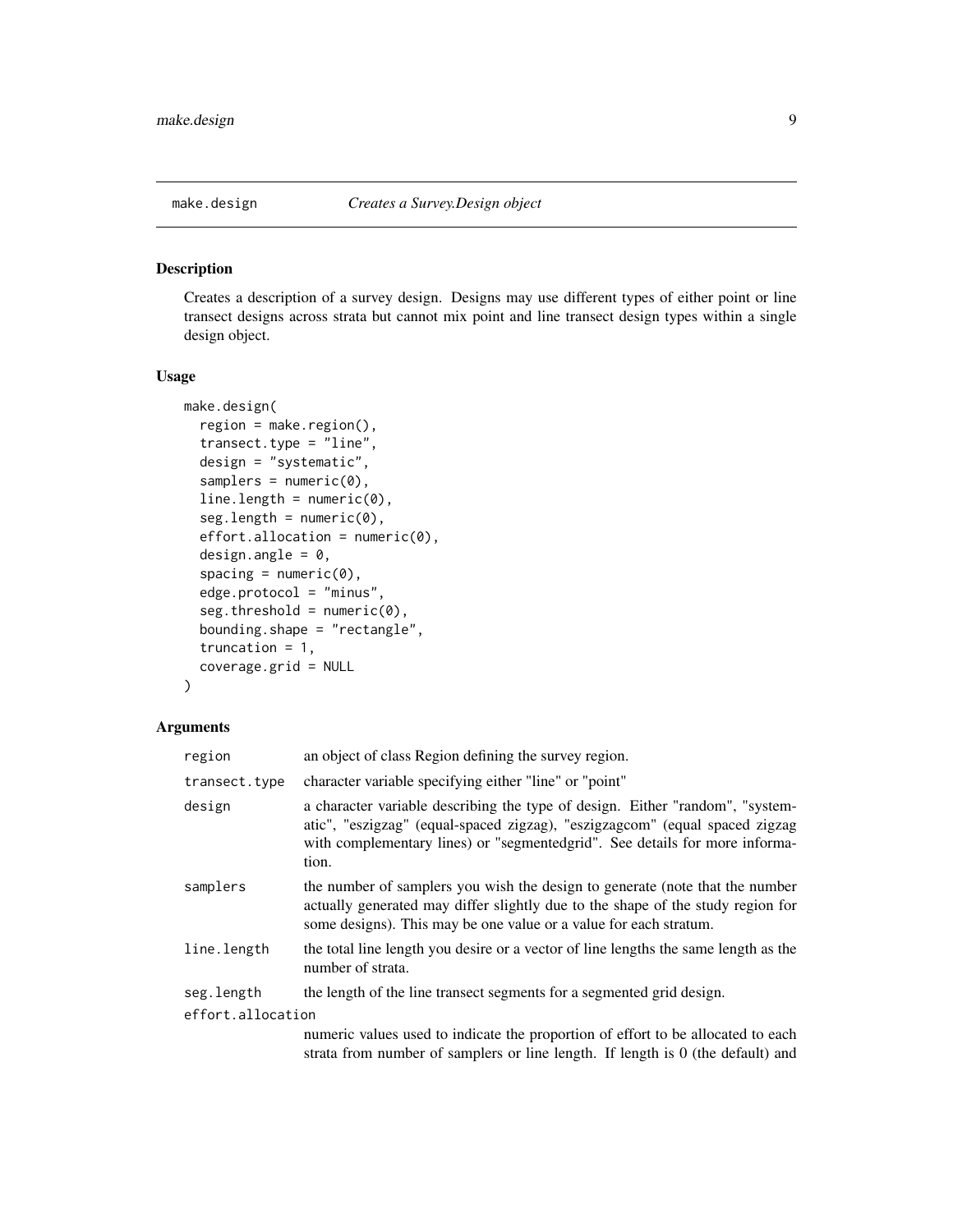|                | only a total line length or total number of samplers is supplied, effort is allocated<br>based on stratum area.                                                                                                                                                                                                                                                                                                           |
|----------------|---------------------------------------------------------------------------------------------------------------------------------------------------------------------------------------------------------------------------------------------------------------------------------------------------------------------------------------------------------------------------------------------------------------------------|
| design.angle   | numeric value detailing the angle of the design. Can provide multiple values<br>relating to strata. The use of the angle varies with design, it can be either the<br>angle of the grid of points, the angle of lines or the design axis for the zigzag<br>design. See details. In addition, a value of -1 will cause a random design angle<br>to be generated.                                                            |
| spacing        | used by systematic designs, numeric value(s) to define spacing between tran-<br>sects. Can be a vector of values with one value per stratum.                                                                                                                                                                                                                                                                              |
| edge.protocol  | character value indicating whether a "plus" sampling or "minus" sampling pro-<br>tocol is used. See details.                                                                                                                                                                                                                                                                                                              |
| seg.threshold  | this is a percentage threshold value applicable to segmented grid designs con-<br>trolling which partial segments are discarded around the survey region boundary.<br>By default, the value of 50, means that only segments that are more than half<br>inside the survey region will be retained. To retain all segments, no matter how<br>small they are when clipped to the survey region boundary set this value to 0. |
| bounding.shape | only applicable to zigzag designs. A character value saying whether the zigzag<br>transects should be generated using a minimum bounding "rectangle" or a "con-<br>vex hull". The default is a minimum bounding rectangle.                                                                                                                                                                                                |
| truncation     | A single numeric value describing the longest distance at which an object may<br>be observed. Truncation distance is constant across strata.                                                                                                                                                                                                                                                                              |
| coverage.grid  | An object of class Coverage. Grid for use when running the coverage simulation.                                                                                                                                                                                                                                                                                                                                           |

## Details

Plus versus Minus Sampling If you choose for your design to use a minus sampling strategy then transects will only be generated within the survey region and will give lower coverage around the edge of the survey region. Plus sampling generates transects within an area greater than the study region. To do this **dssd** first puts a buffer around the study region before generating the transects within the buffered region. The width of the buffer is the truncation distance supplies by the user. Plus sampling helps to ensure more even coverage around the edge of the study area. See *Buckland et. al, 2001* "Introduction to Distance Sampling" for information on when to use plus versus minus sampling.

**Point Transect Designs** For point transect designs the user may either specify "random" or "systematic" for the design argument. If the user specifies "random", they should also provide a value for effort detailing the number of point transects they wish their survey to have. For stratified designs they may specify a vector of numbers detailing the number of transects per strata or alternatively use the effort.allocation argument to allocate a total effort amount proportionally. If effort.allocation is left blank then effort will be allocated according to strata area. If the user specified"systematic" they may either provide their desired number of samplers or a value for spacing which defines the gap between each of the points (again a vector of spacing values can be provided for each strata). Optionally the user may select a design.angle. For both random and systematic point transect designs the user may select either a minus or plus sampling edge protocol.

Line Transect Designs: For line transect designs the user may either specify "random" (randomly placed full width lines), "systematic" (systematically placed full width lines), "eszigzag" (equally spaced zigzag lines), "eszigzagcom" (two sets of complementary equally spaced zigzag lines) or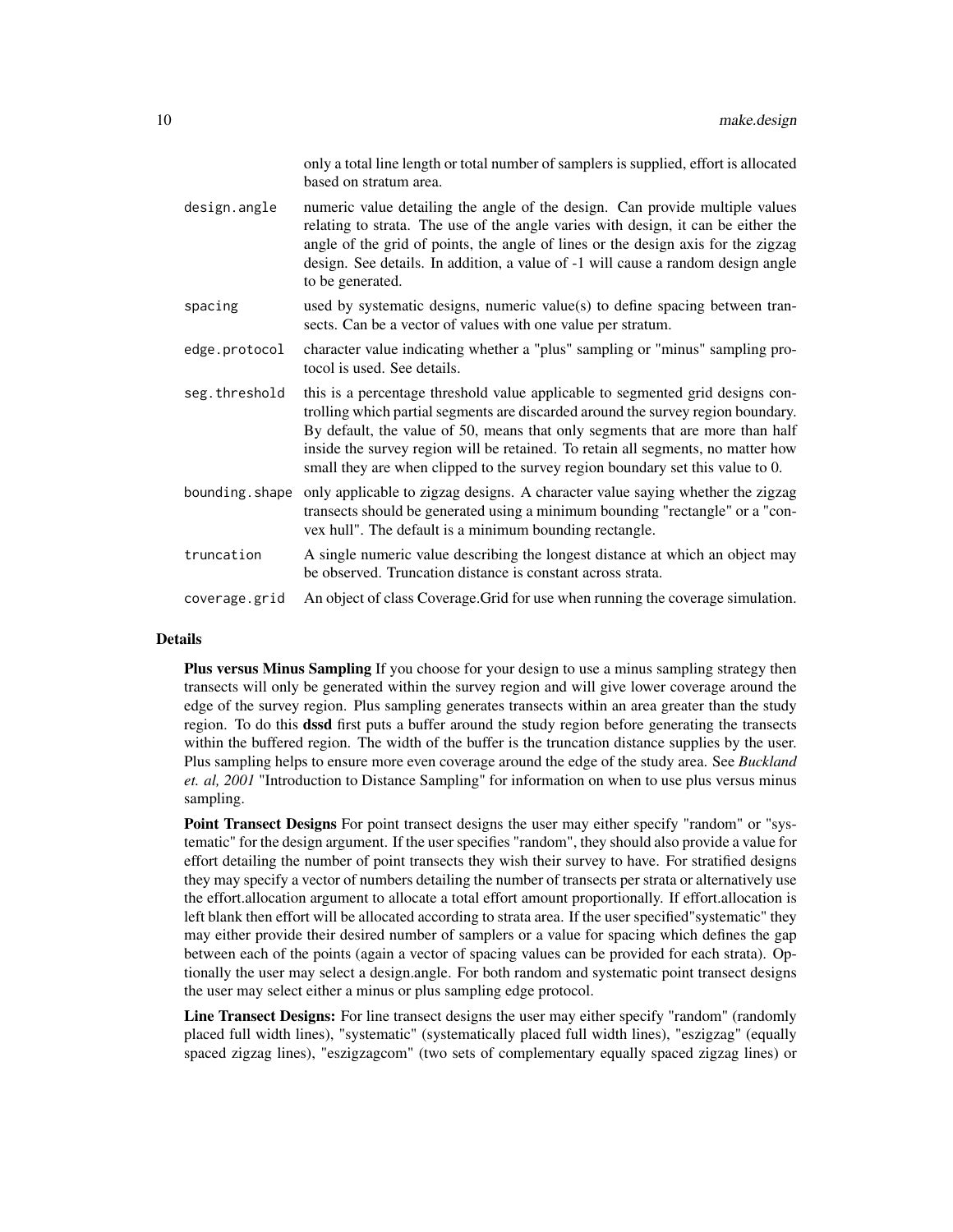#### make.design 11

"segmentedgrid" (a grid of short line transect segments). If the user specifies "random", they should provide the either the number of samplers they wish the design to generate or the line length they wish to achieve, either by strata or as a total. If the user specifies "systematic" they should specify either the number of samplers, the desired line length or the spacing between lines. The design angle for these parallel line designs refers to the angle of the lines where 0 is a vertical line and moving round in a clockwise direction. If the user specifies a zigzag design they should specify the systematic spacing value, number of samplers or line length to be used and should choose between generating the design in a minimum bounding rectangle or a convex hull. The default is minimum bounding rectangle which gives more even coverage but the convex hull is generally more efficient. A segmented grid design may be generated using the either the number of samplers or total line length, combined with a value for segment length. Alternatively the user may specify a values for spacing and segment length. The segmented grid design also uses the segment threshold argument. All the designs may be generated using plus or minus sampling protocols. Similar to the point transect designs different values may be specified for each strata for all of the above options. The design angle for the zigzag designs refers to the angle of a line which would run through the middle of each zigzag transect if the zigzags were to be generated within a rectangle. The design angle for zigzags should usually run along the longest dimension of the study region.

See the Getting Started Vignette and the Multiple Strata in dssd Vignette for example designs.

#### Value

object of a class which inherits from class Survey.Design either Line.Transect.Design or Point.Transect.Design

#### Author(s)

Laura Marshall

#### Examples

```
#Point transect example
shapefile.name <- system.file("extdata", "TrackExample.shp", package = "dssd")
region <- make.region(region.name = "study area",
                     shape = shapefile.name)
# Generate coverage grid
cover <- make.coverage(region,
                       n.grid.points = 500)
# Define design
design <- make.design(region = region,
                      transect.type = "point",
                      design = "random",
                      samplers = 25,
                      design.angle = 45,
                      edge.protocol = "minus",
                      truncation = 3,
                      coverage.grid = cover)
# Generate a single survey instance
survey <- generate.transects(design)
plot(region, survey, covered.area = TRUE)
```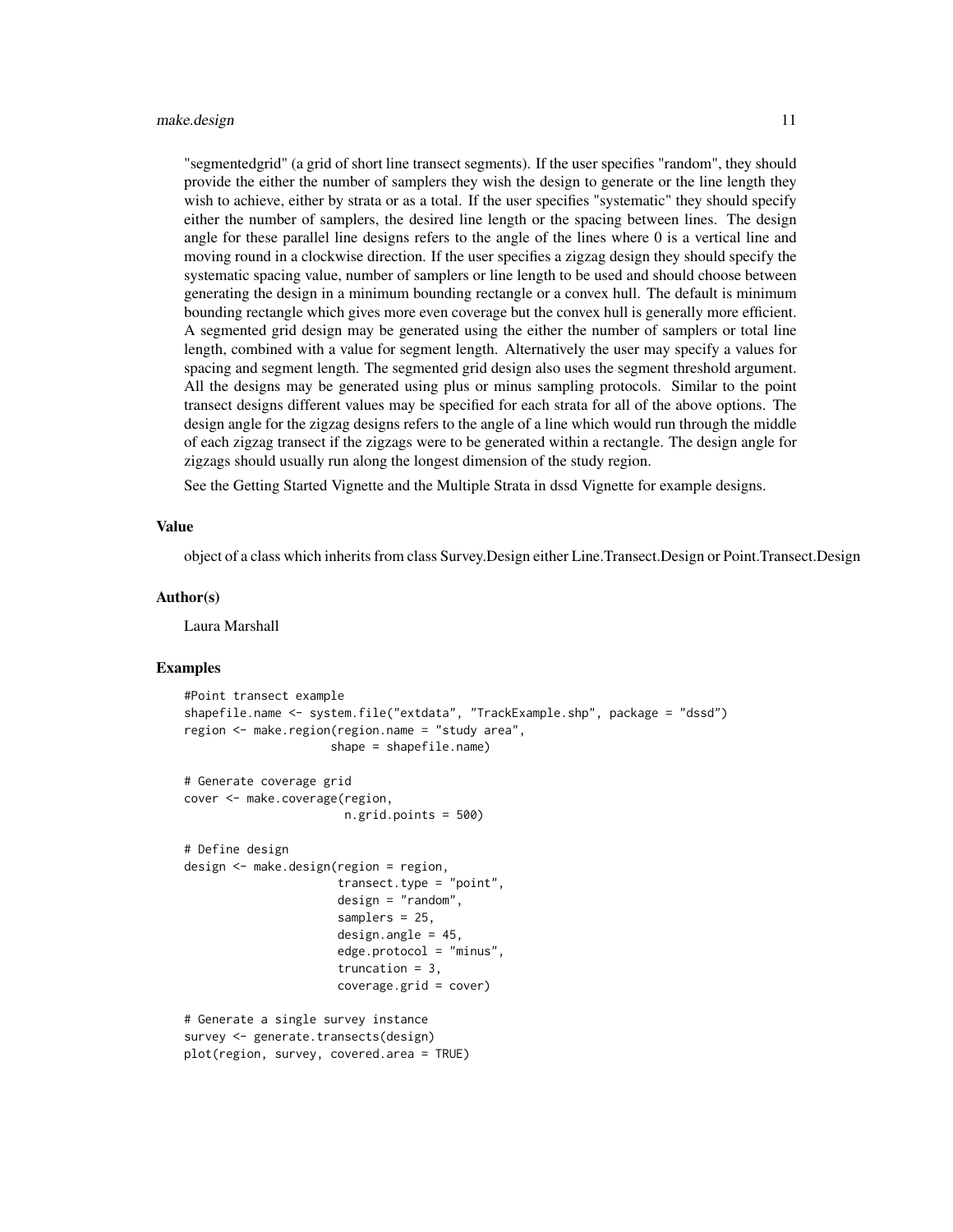```
# Warning! this will take some time to run
design <- run.coverage(design, reps = 500)
# Plot the coverage
plot(design)
# Display the design statistics
design
#Extract coverage scores
coverage.scores <- get.coverage(design)
hist(coverage.scores)
#Multi-strata line transect example
shapefile.name <- system.file("extdata", "AreaRProjStrata.shp", package = "dssd")
region <- make.region(region.name = "study area",
                     strata.name = c("North", "NW", "West Upper",
                                     "West Lower", "SW", "South"),
                     shape = shapefile.name)
plot(region)
# Make a coverage grid
cover <- make.coverage(region,
                       n.grid.points = 500)
# Define the design
design <- make.design(region = region,
                      transect.type = "line",
                      design = c("systematic", "systematic",
                                 "eszigzag", "systematic",
                                 "systematic", "eszigzagcom"),
                      line.length = 5000*1000, #5000km x 1000m (projection in m)
                      design.angle = c(160, 135, 170, 135, 50, 60),
                      edge.protocol = "minus",
                      truncation = 3000,
                      coverage.grid = cover)
# Create a single set of transects to check
survey <- generate.transects(design)
plot(region, survey, covered.area = TRUE)
# Warning! this will quite a long time to run as it is a complex example.
design <- run.coverage(design, reps = 500)
# Plot the coverage
plot(design)
# Display the design statistics
design
#Extract coverage scores for the first strata
coverage.scores <- get.coverage(design, strata.id = 1)
summary(coverage.scores)
# Fast running example for CRAN testing purposes
# This spacing is too sparse to assess coverage in a real example and
# the number of repetitions is too low to assess design statistics
cover <- make.coverage(region,
```

```
n.grid.points = 50)
```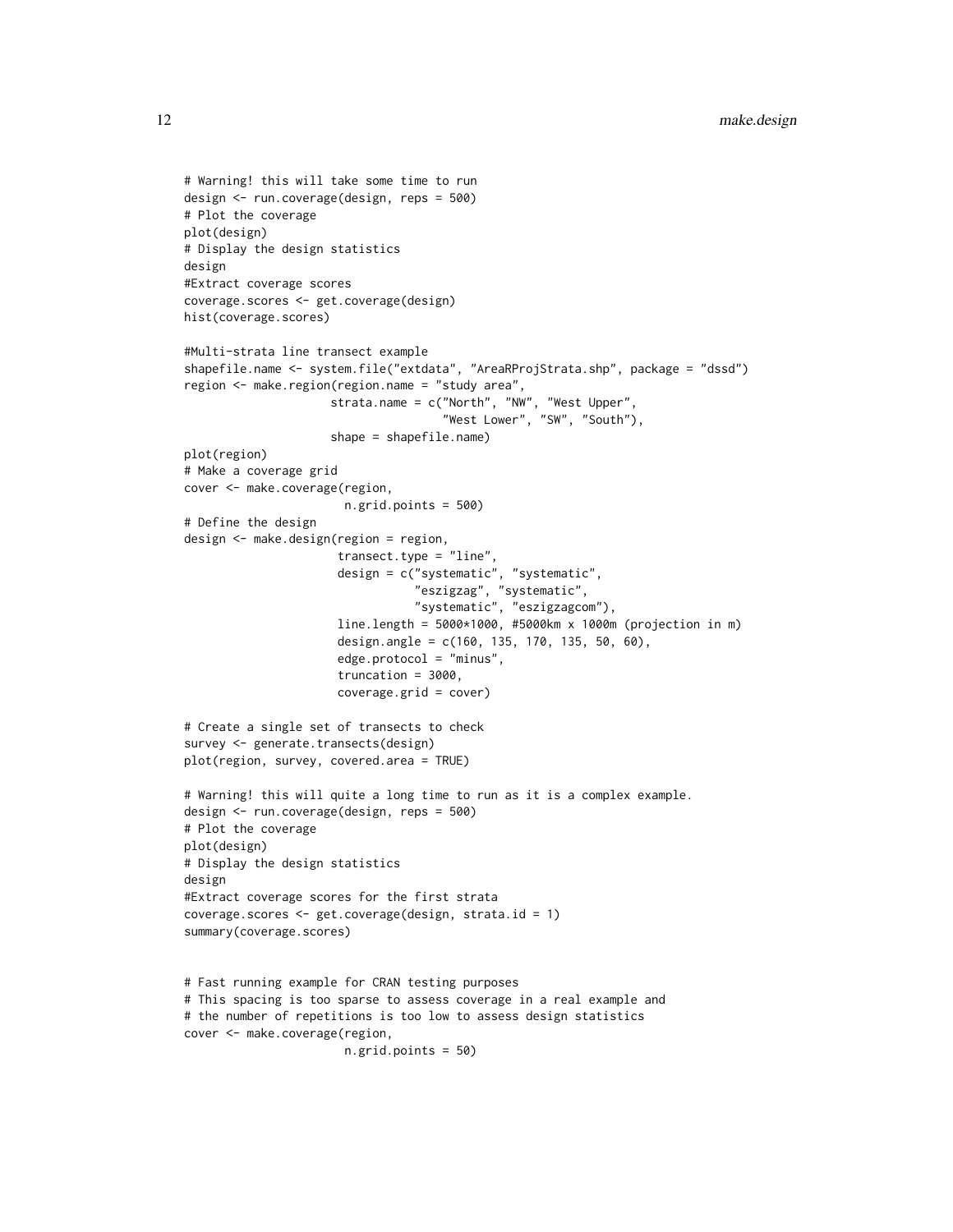## <span id="page-12-0"></span>make.region 13

```
design <- make.design(region = region,
                     transect.type = "point",
                      design = "random",
                      samplers = 25,
                      design.angle = 45,
                      edge.protocol = "minus",
                      truncation = 3,
                      coverage.grid = cover)
survey <- generate.transects(design)
plot(region, survey, covered.area = TRUE)
design <- run.coverage(design, reps = 3)
plot(design)
design
```
<span id="page-12-1"></span>make.region *Creates a Region object*

## Description

This creates an instance of the Region class which defines the study area for the survey.

## Usage

```
make.region(
  region.name = "region",
  strata.name = character(0),
 units = character(0),
  shape = NULL
)
```
## Arguments

| region.name | the region name                                                                                                                                                   |
|-------------|-------------------------------------------------------------------------------------------------------------------------------------------------------------------|
| strata.name | the stratum names (character vector, same length as the number of areas in the<br>shapefile / sf object). If not supplied "A", "B", "C",  will be assigned.       |
| units       | measurement units; either "m" for metres or "km" for kilometres. If the shapefile<br>has a projection file associated with it the units will be taken from there. |
| shape       | shapefile path to shp file or an sf object of class sf, sfc or sfg.                                                                                               |

## Value

object of class Region

## Author(s)

Laura Marshall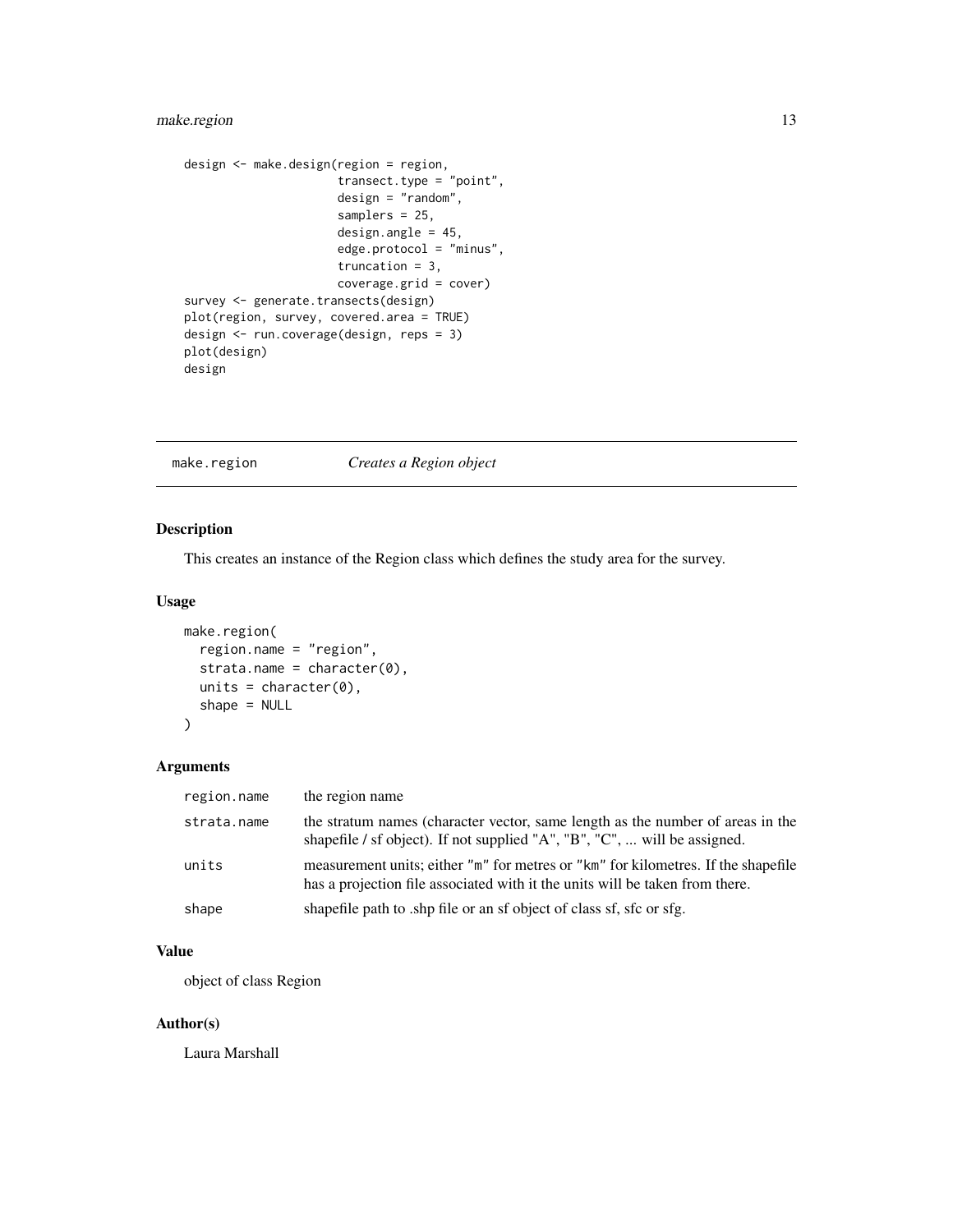## Examples

```
# A basic study rectangular study region
region <- make.region()
plot(region)
#Load the region from a projected shapefile
shapefile.name <- system.file("extdata", "TrackExample.shp", package = "dssd")
region <- make.region(region.name = "study area",
                      shape = shapefile.name)
plot(region)
#Load a multi strata unprojected shapefile
shapefile.name <- system.file("extdata", "AreaRStrata.shp", package = "dssd")
# Need to load shapefile first as it is not projected
sf.shape <- sf::read_sf(shapefile.name)
# Check current coordinate reference system
sf::st_crs(sf.shape)
# Define a European Albers Equal Area projection
proj4string <- "+proj=aea +lat_1=43 +lat_2=62 +lat_0=30 +lon_0=-9 +x_0=0 +
                y_0=0 +ellps=intl +units=km"
# Project the study area on to a flat plane
projected.shape <- sf::st_transform(sf.shape, crs = proj4string)
# Create region with default strata names
region <- make.region(region.name = "study area",
                      shape = projected.shape)
# By plotting the region we can verify the order of the strata
plot(region)
```
plot,Coverage.Grid,ANY-method *Plot*

## Description

Plots an S4 object of class 'Coverage.Grid'

## Usage

```
## S4 method for signature 'Coverage.Grid,ANY'
plot(x, y, ...)
```
## Arguments

|                         | object of class Coverage. Grid                                                                                                  |
|-------------------------|---------------------------------------------------------------------------------------------------------------------------------|
| <b>V</b>                | not used                                                                                                                        |
| $\cdot$ $\cdot$ $\cdot$ | other general plot parameters including: add as TRUE / FALSE, col as a colour<br>for grid points and pch as grid point symbols. |

<span id="page-13-0"></span>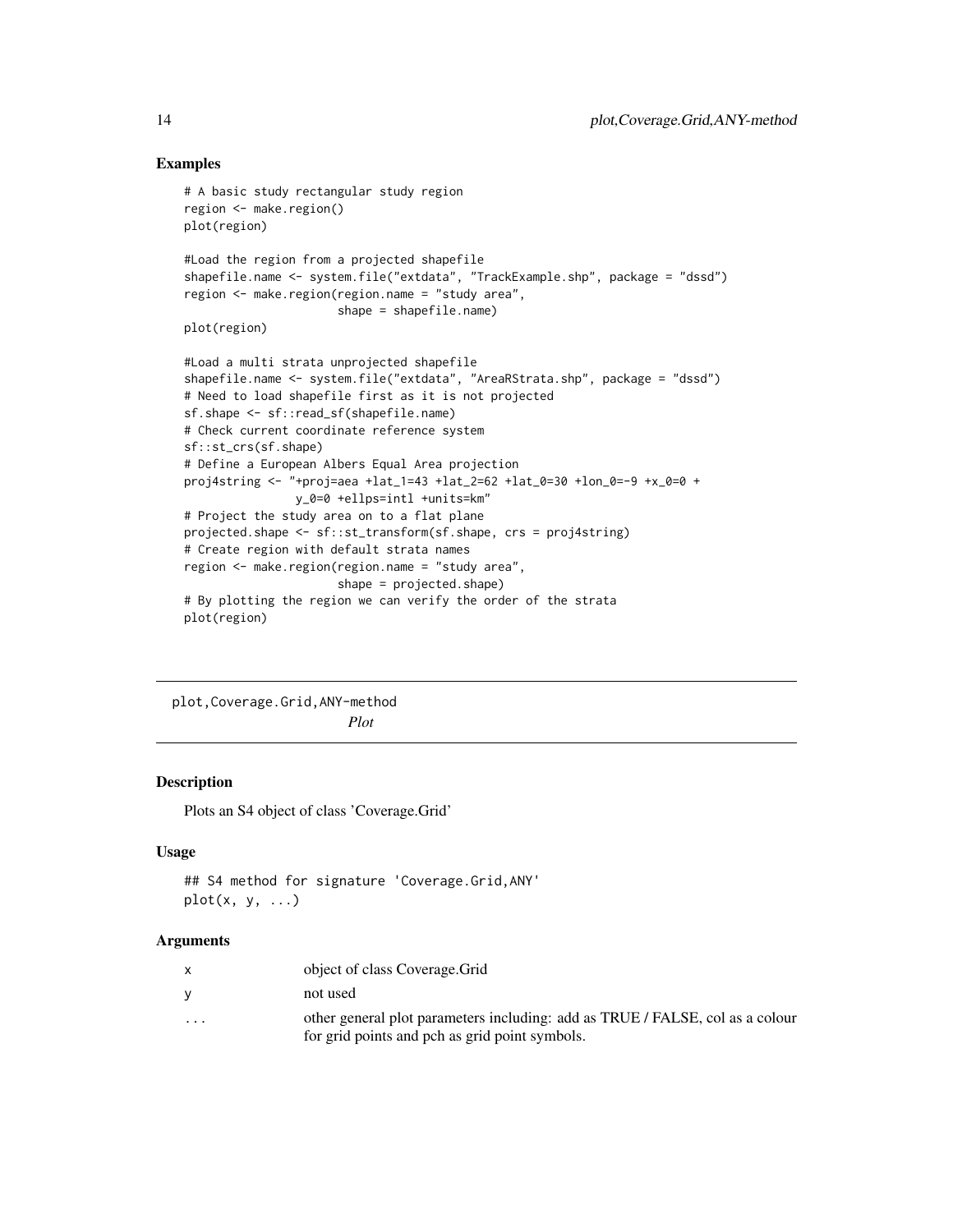<span id="page-14-0"></span>plot,Line.Transect,ANY-method *Plot*

## Description

Plots an S4 object of class 'Transect'

## Usage

## S4 method for signature 'Line.Transect,ANY'  $plot(x, y, ...)$ 

## S4 method for signature 'Point.Transect,ANY'  $plot(x, y, ...)$ 

## Arguments

| $\mathsf{x}$            | object of class transect                                                                                                                                                     |
|-------------------------|------------------------------------------------------------------------------------------------------------------------------------------------------------------------------|
| <b>y</b>                | not used                                                                                                                                                                     |
| $\cdot$ $\cdot$ $\cdot$ | Additional arguments: add (TRUE/FALSE) whether to add to existing plot, col<br>colour, lwd line width (for line transects) and pch point symbols (for point tran-<br>sects). |

plot,Region,ANY-method

*Plot*

## Description

Plots an S4 object of class 'Region'

## Usage

```
## S4 method for signature 'Region,ANY'
plot(
 x,
 y,
 main = "".region.col = "default",
  legend.params = list(inset = c(-0.2, 0), cex = 0.75, wrap = 15),
  ...
)
```
## S4 method for signature 'Region, Transect'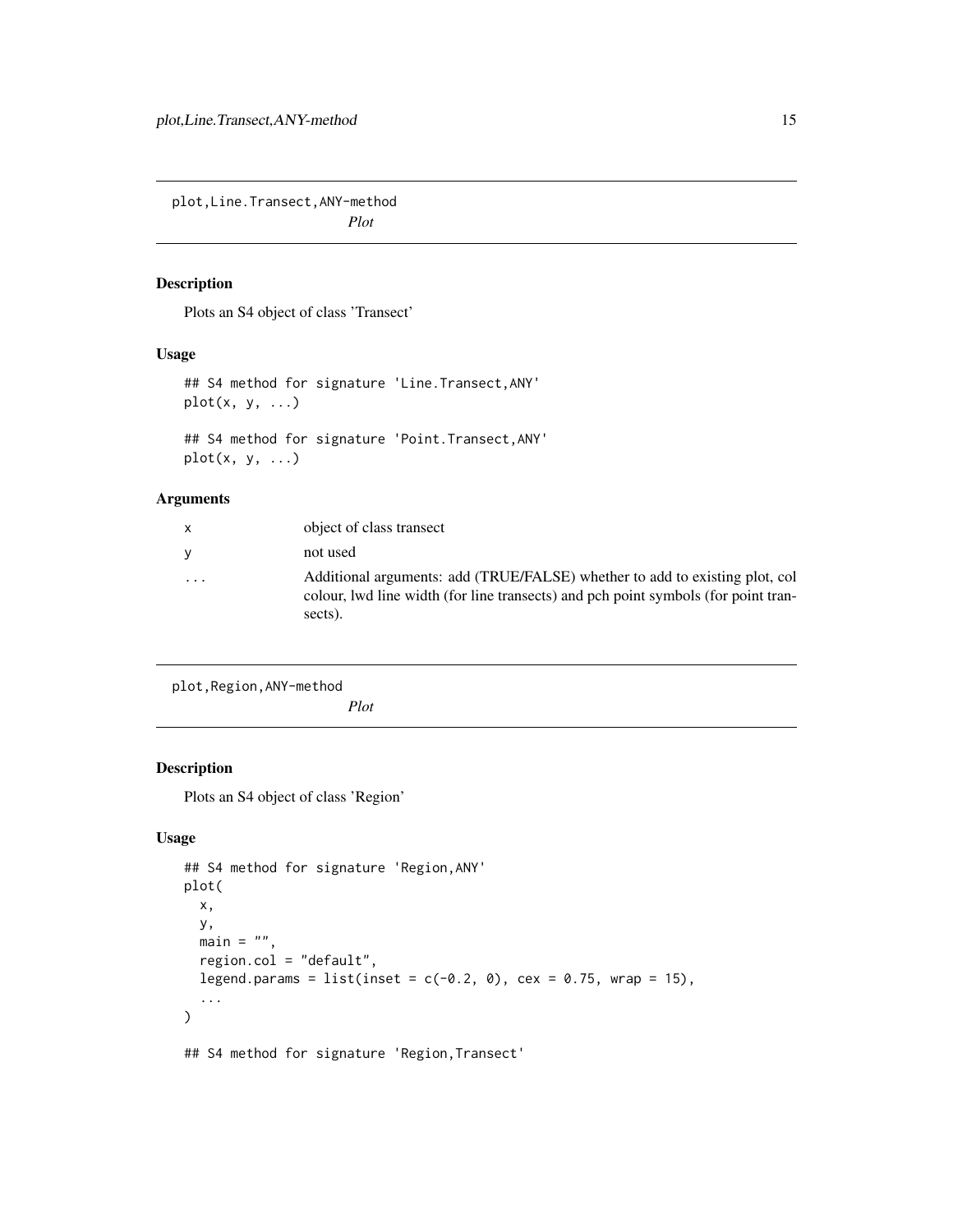```
plot(
 x,
 y,
 main = "",region.col = "default",
  subtitle = ",
  covered.area = FALSE,
  ...
)
```

```
## S4 method for signature 'Region,Coverage.Grid'
plot(x, y, main = "", region.col = "default", subtitle = "", ...)
```
## Arguments

| $\times$      | object of class Region or inheriting from Survey                                                                                                                                                                                                             |
|---------------|--------------------------------------------------------------------------------------------------------------------------------------------------------------------------------------------------------------------------------------------------------------|
| У             | optionally a Survey object to plot with the Region                                                                                                                                                                                                           |
| main          | the main title for the plot                                                                                                                                                                                                                                  |
| region.col    | colours for the strata                                                                                                                                                                                                                                       |
| legend.params | a list of parameters which affect the location and appearance of the legend. 'in-<br>set' affects the location of the legend, 'cex' affects the text size and 'wrap' is the<br>number of character in a line before the text is wrapped on to the next line. |
|               | Additional plot arguments passed to the plot method for the y argument.                                                                                                                                                                                      |
| subtitle      | a subtitle for the plot                                                                                                                                                                                                                                      |
| covered.area  | boolean value saying whether the covered area should be plotted.                                                                                                                                                                                             |

plot,Survey.Design,ANY-method

*Plot*

## Description

Plots the coverage scores contained within an object of class 'Survey.Design' and provides a colour key relating to the coverage scores. This allows the user to assess how even the coverage is across the survey region.

## Usage

```
## S4 method for signature 'Survey.Design,ANY'
plot(x, y, strata.id = numeric(0), col.breaks = 10, subtitle = ", ...)
```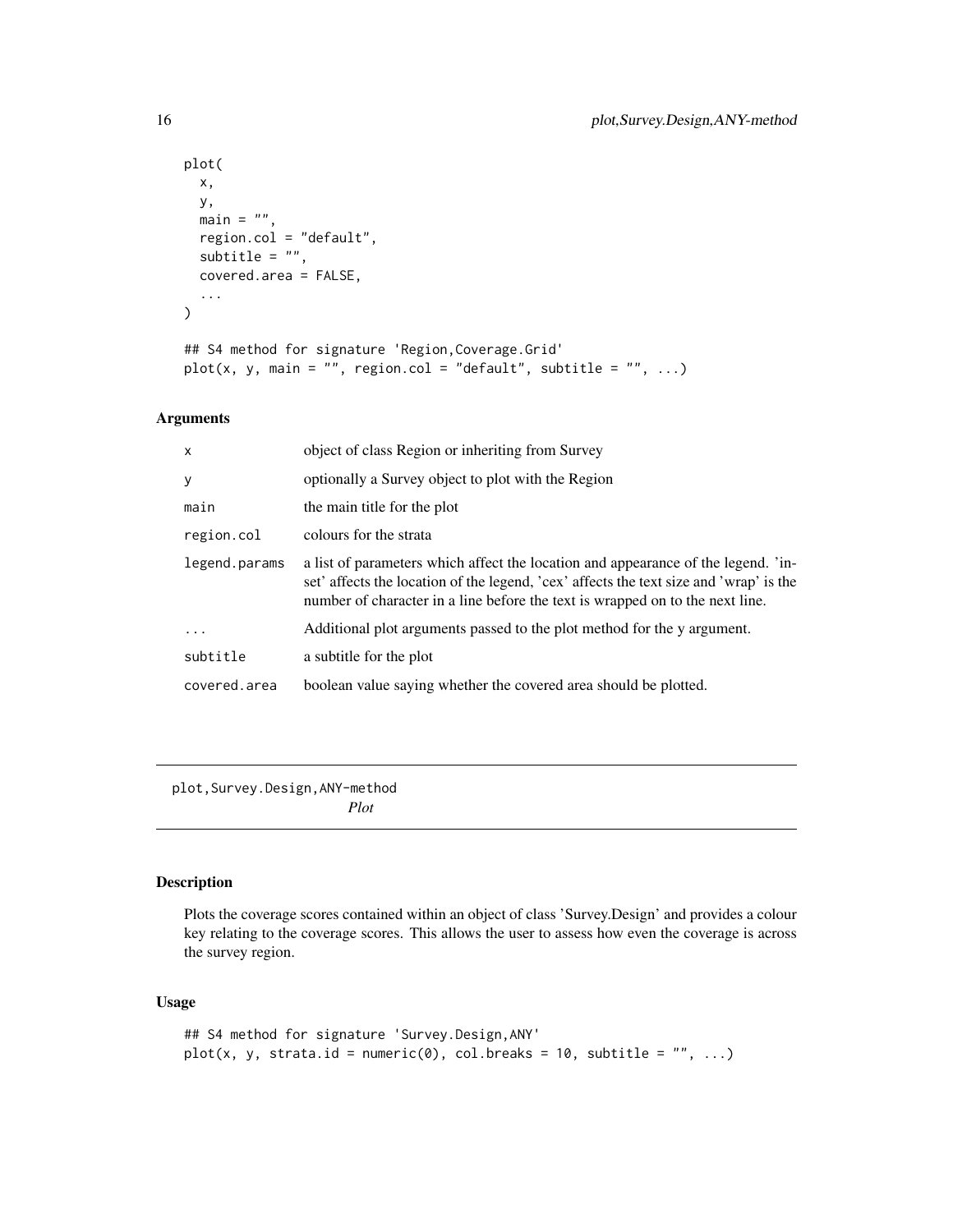## <span id="page-16-0"></span>Point.Transect-class 17

## Arguments

| х          | object of class Survey. Design                                                  |
|------------|---------------------------------------------------------------------------------|
|            | not used                                                                        |
| strata.id  | a numeric value indicating the index of the strata you wish to plot.            |
| col.breaks | the number of break point in the colour scale representing the coverage scores. |
| subtitle   | a subtitle for the plot.                                                        |
| .          | not implemented for this class.                                                 |

Point.Transect-class *Class "Point.Transect" extends Class "Survey"*

## Description

Virtual Class "Point.Transect" is an S4 class detailing a set of transects from a point transect design.

## See Also

[make.design](#page-8-1)

Point.Transect.Design-class *Virtual Class "Point.Transect.Design" extends Class "Survey.Design"*

## Description

Virtual Class "Point.Transect.Design" is an S4 class detailing the type of point transect design.

## Methods

generate.transects signature=(object = "Point.Transect.Design", quiet = FALSE,...): generates a set of transects from the design.

## See Also

[make.design](#page-8-1)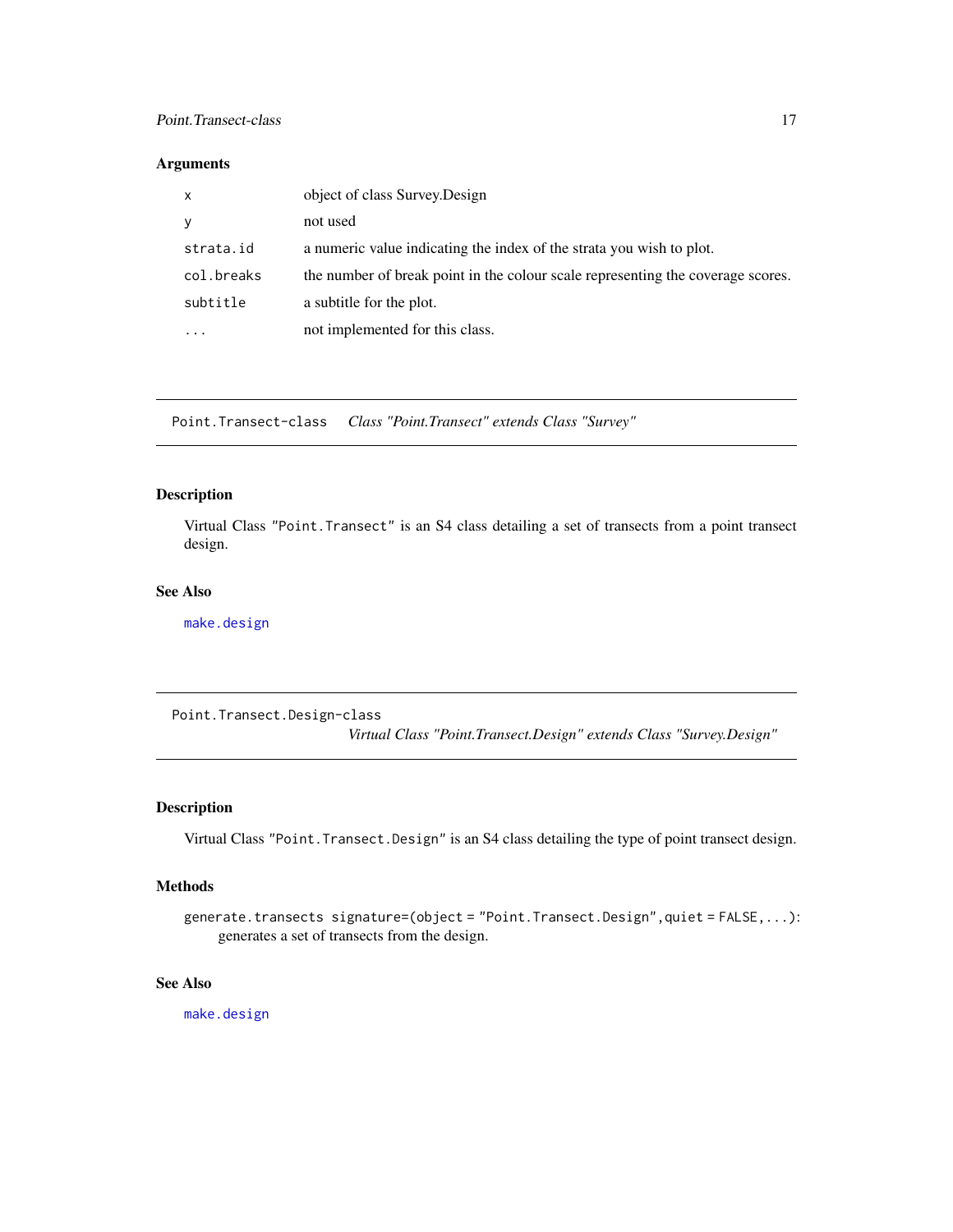<span id="page-17-0"></span>

#### Description

Class "Region" is an S4 class containing descriptions of the study area. Uses an object of class

## **Slots**

region.name Object of class "character"; giving the name of the region.

strata.name Object of class "character"; character vector giving the names of the strata.

units Object of class "character"; character describing the coordinate units ("km" or "m")

area Object of class "numeric"; the area of the survey region

region Object of class "sf" defining the survey region

## Objects from the Class

Objects can be created by calls of the form make.region(region.name = "region.name", shapefile = region.shapefile)

## **Methods**

get.area signature(obj = "Region"): retrieves the area element

plot signature( $x =$  "Region",  $y =$  "missing"): plots the survey region defined by the object.

#### See Also

[make.region](#page-12-1)

<span id="page-17-1"></span>run.coverage *run.coverage*

#### Description

This function can be used to assess the coverage of a design and also assess design statistics, such as how the number of samplers, the line length, trackline length or percentage coverage varies between surveys generated from the same design. It generates the specified number of surveys from the design and looks to see which of the coverage grid points, a systematic grid of points across the survey region, are included in each survey. When calculating coverage scores if more than one sampler falls on a grid point then that grid point gets allocated the appropriate count. These counts are then averaged over the number of surveys which have been generated. At the same time it records the relevant statistics for the design. While 100 repetitions may be sufficient to get an idea of design statistics 1000 or even more repetitions may be needed to gain a good representation of the coverage scores across the study region.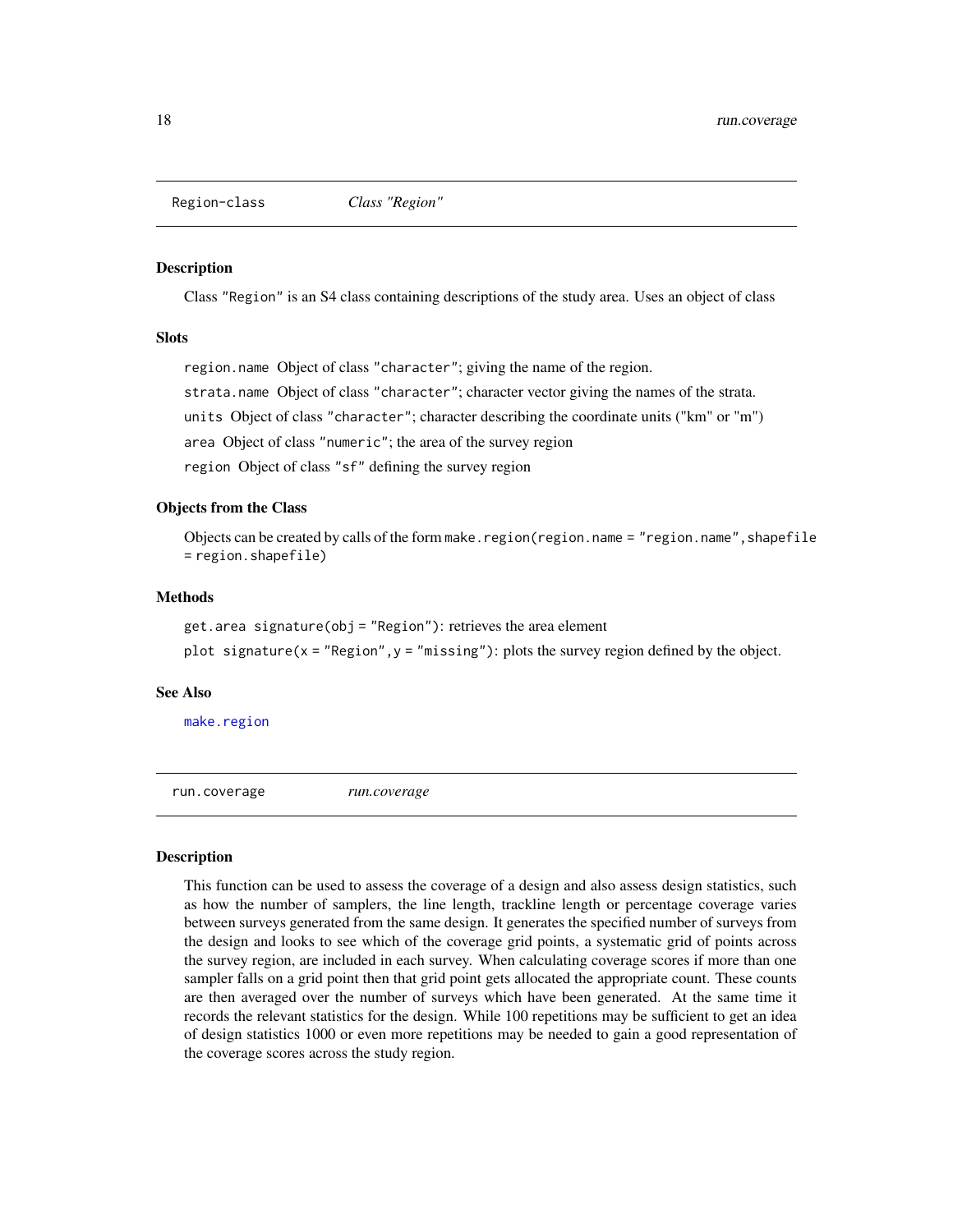## <span id="page-18-0"></span>Segment.Transect-class 19

## Usage

```
run.coverage(design, reps = 10, save.transects = "", quiet = FALSE)
```
#### **Arguments**

| design | an object which inherits from the Survey. Design class.                                                                                                                          |
|--------|----------------------------------------------------------------------------------------------------------------------------------------------------------------------------------|
| reps   | the number of times you wish the coverage simulation to be carried out.                                                                                                          |
|        | save transects a directory where the shapefiles for the transects can be saved. The shapefile<br>names will be S1, S2,  existing files in the directory will not be overwritten. |
| quiet  | when TRUE no progress counter is displayed.                                                                                                                                      |

## Details

See ?make.design for example code.

#### Value

this function returns the survey design object passed in and it will now include the coverage and design statistics.

## See Also

[make.design](#page-8-1)

Segment.Transect-class

*Class "Segmemt.Transect" extends Class "Line.Transect"*

## Description

Class "Segment.Transect" is an S4 class detailing a set of transects from a point transect design.

## Slots

- seg.length length of the transect segment.
- seg.threshold this is a percentage threshold value applicable to segmented grid designs controlling which partial segments are discarded around the survey region boundary. By default, the value of 50, means that only segments that are more than half inside the survey region will be retained. To retain all segments, no matter how small they are when clipped to the survey region boundary set this value to 0.
- offset a value to offset a return transect by so segments become pairs of segments (not yet implemented).

#### See Also

[make.design](#page-8-1)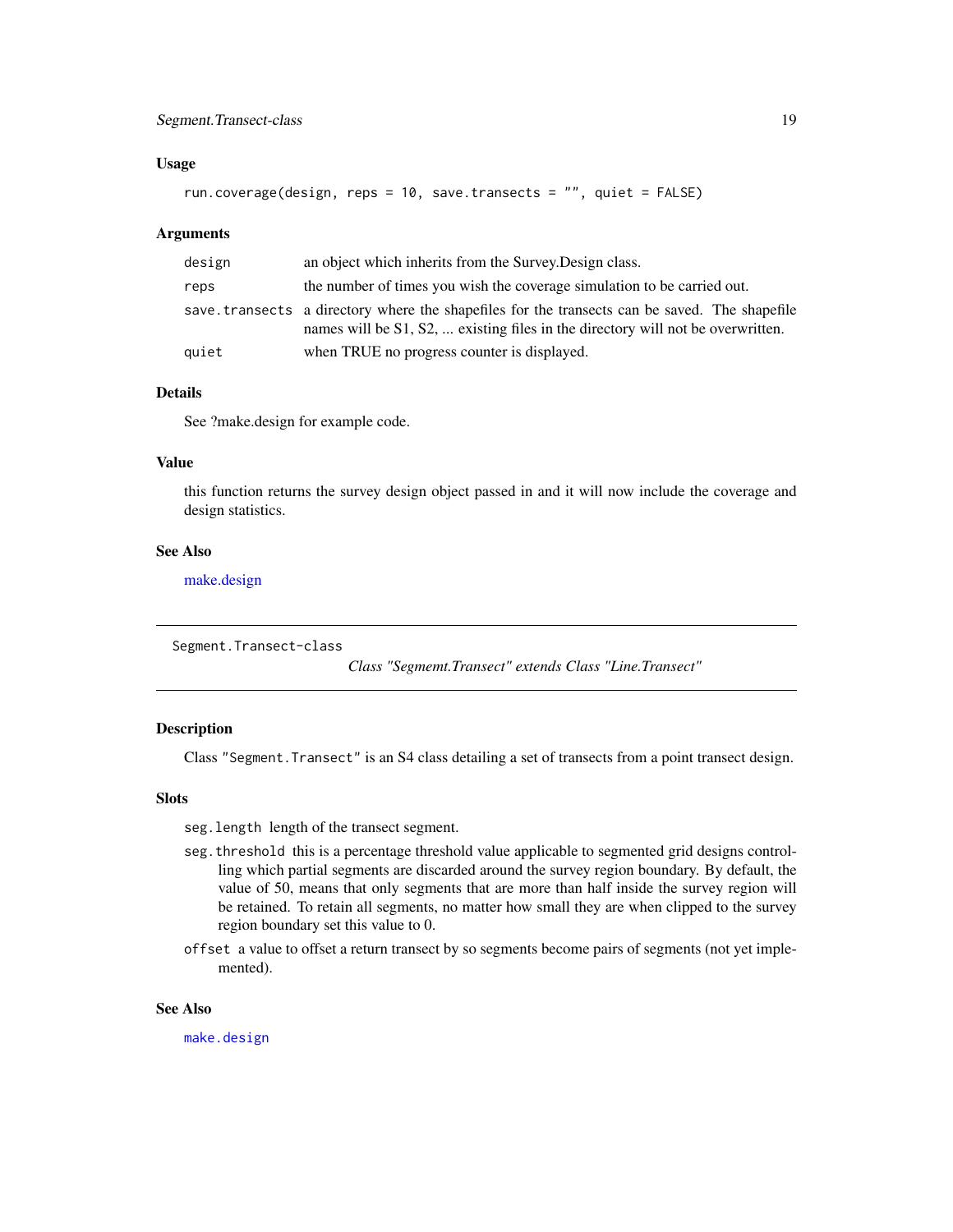<span id="page-19-0"></span>Segment.Transect.Design-class

*Class "Segment.Transect.Design" extends Class "Survey.Design"*

## Description

Class "Segment.Transect.Design" is an S4 class detailing the a segmented line transect design.

## **Slots**

- seg.length length of the transect segment.
- seg.threshold this is a percentage threshold value applicable to segmented grid designs controlling which partial segments are discarded around the survey region boundary. By default, the value of 50, means that only segments that are more than half inside the survey region will be retained. To retain all segments, no matter how small they are when clipped to the survey region boundary set this value to 0.
- offset a value to offset a return transect by so segments become pairs of segments (not yet implemented).

#### Methods

#### See Also

[make.design](#page-8-1)

show,Line.Transect-method *Show*

## Description

Displays details of an S4 object of class 'Transect' Displays details of an S4 object of class 'Transect'

## Usage

```
## S4 method for signature 'Line.Transect'
show(object)
## S4 method for signature 'Point.Transect'
show(object)
```
generate.transects signature=(object = "Line.Transect.Design",quiet = FALSE,...): generates a set of transects from the design.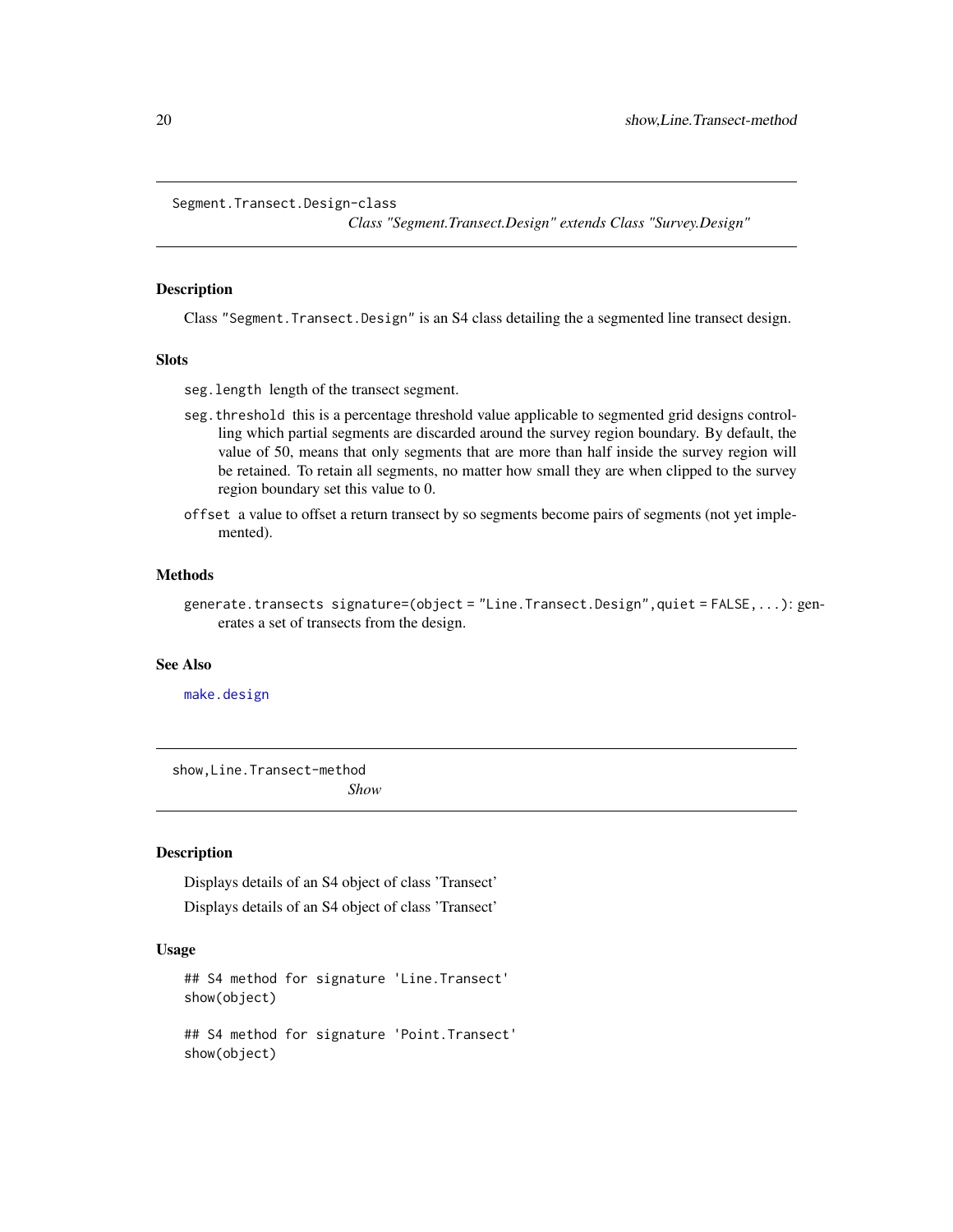## <span id="page-20-0"></span>Arguments

object an object of class Transect

show, Survey. Design-method

*show*

## Description

Summarises and displays an S4 object of class 'Survey.Design'

## Usage

## S4 method for signature 'Survey.Design' show(object)

## Arguments

object an object which inherits from the Survey.Design class

Survey.Design-class *Virtual Class "Survey.Design"*

#### Description

Virtual Class "Survey.Design" is an S4 class detailing the survey design.

#### Slots

region An object of class 'Region' defining the study area.

- design Character value describing the name of the design.
- samplers Numeric values defining the number of samplers in each stratum.
- effort.allocation numeric values used to indicate the proportion of effort to be allocated to each strata from number of samplers or line length. If length 0, effort allocated based on stratum area.
- spacing used by systematic designs, numeric value to define spacing between transects.
- design. angle numeric value detailing the angle of the design. Can provide multiple values relating to strata. The use of the angle varies with design, it can be either the angle of the grid of points, the angle of lines or the design axis for the zigzag design.
- edge.protocol Character value defining whether a "minus" or "plus" sampling strategy should be used.
- truncation Object of class "numeric"; The maximum distance at which observations can be made. This is used to determine the covered area during the coverage calculations.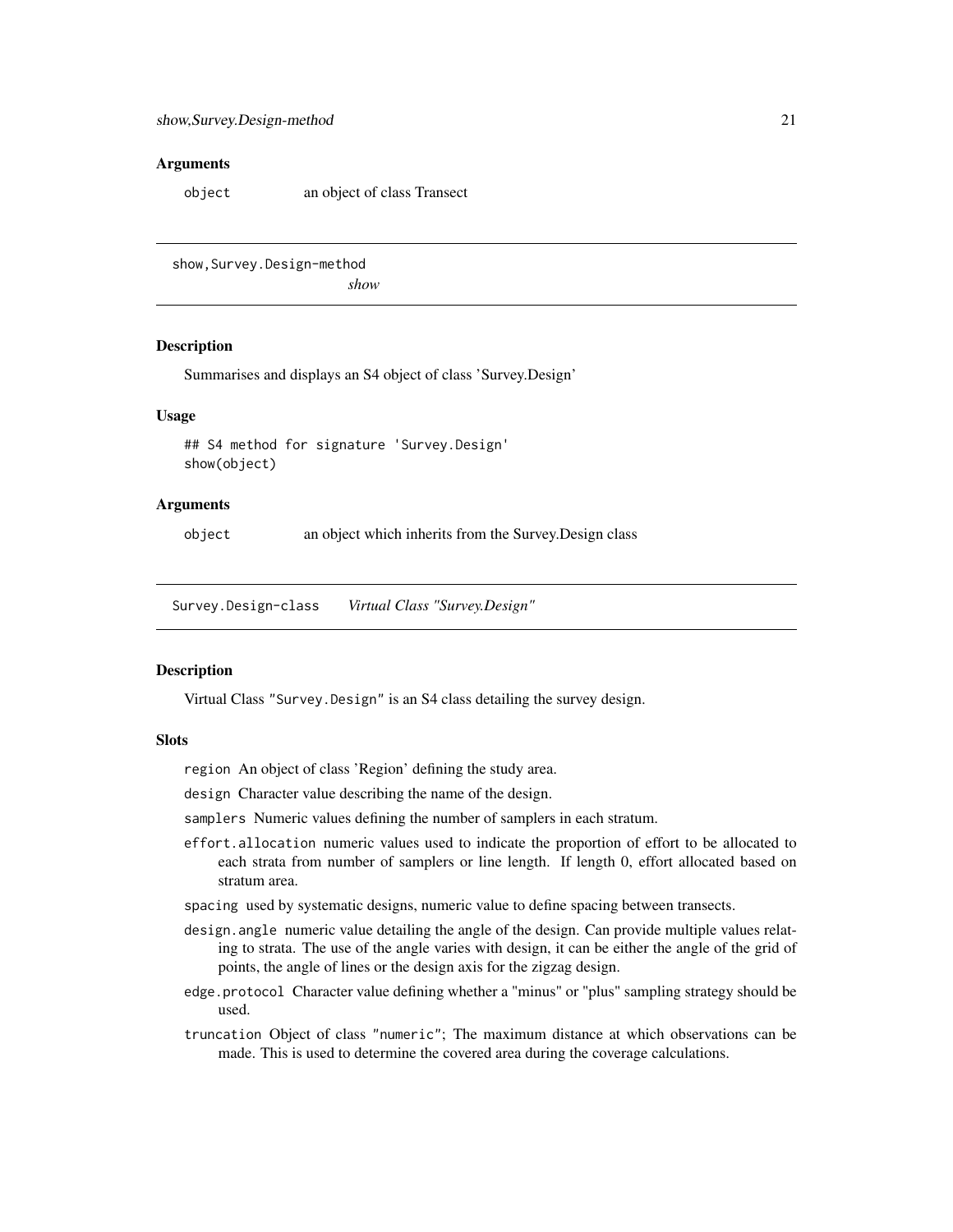- <span id="page-21-0"></span>coverage.grid The coverage grid used to assess the uniformity of coverage during simulations.
- coverage. scores The average number of times each point in the coverage grid is included in a survey.
- coverage.reps The number of times the coverage simulation was repeated.
- design.statistics A list of values obtained when investigating coverage. This includes the minimum, maximum, mean and median

## Methods

- generate.transects signature 'Survey.Design': Generates a set of transects from the design.
- plot signature 'Survey.Design,ANY': Plots the coverage scores contained within an object of class 'Survey.Design' and provides a colour key relating to the coverage scores. This allows the user to assess how even the coverage is across the survey region.
- show signature 'Survey.Design': Gives a summary of the design description, stratum areas and coverage scores if the coverage simulation has been run on the design. The coverage score summary details the minimum, maximum, mean and medium coverage scores across the study region. Also gives summaries of other design measures such as the number of samplers, line length, trackline length, cyclic trackline length, covered area and percentage of region covered.

## See Also

[make.design](#page-8-1)

|--|

## Description

Virtual Class "Transect"

## Details

Virtual Class "Transect" is an S4 class detailing a single survey, a single set of transects.

#### **Slots**

strata.names a character vector of the strata names design Describes the design algorithm used to create the survey. samplers Contains the survey transects strata.area The areas of the strata in the design cov.area The total areas sampled within each strata. Areas sampled twice are counted twice. cov.area.polys The polygons representing the covered area of the survey. samp.count Numeric value(s) giving the number of realised transects.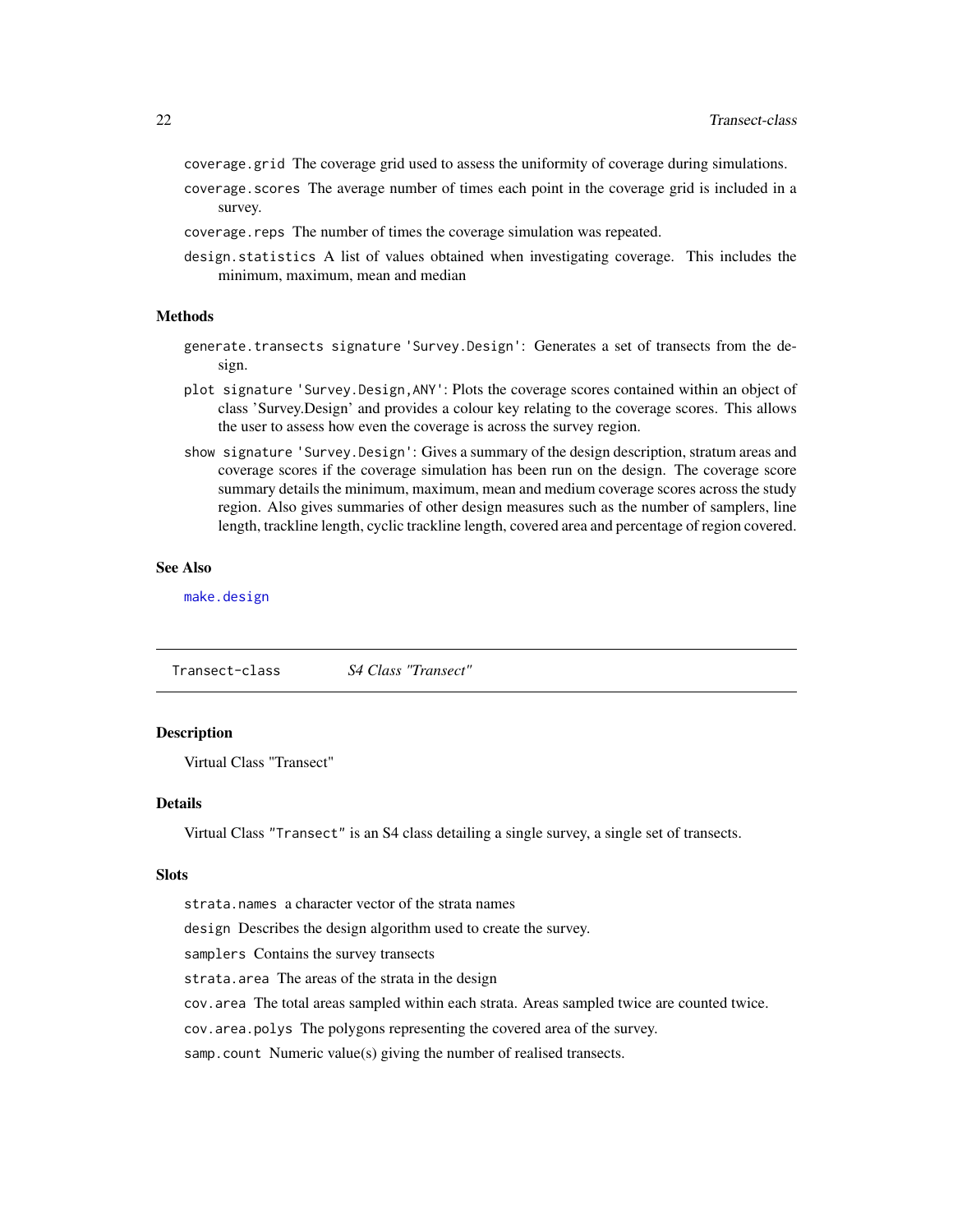## <span id="page-22-0"></span>write.transects 23

- effort.allocation a vector of probabilities determining how effort is allocated between strata. Effort allocated based on area if left empty.
- spacing determines the spacing of systematic samplers
- design. angle numeric value detailing the angle of the design. Can provide multiple values relating to strata. The use of the angle varies with design, it can be either the angle of the grid of points, the angle of lines or the design axis for the zigzag design.
- edge.protocol character value indicating whether a "plus" sampling or "minus" sampling protocol is used.

## See Also

[make.design](#page-8-1)

<span id="page-22-1"></span>write.transects *Writes transects to file*

#### Description

This function will write a set of transects to file, either as a shapefile or gpx file, or it will write the transect coordinates (centre points for point transects or end points for line transects) to a commaseparated values 'csv' file or a text file 'txt' with tabular spacing between columns. For line transects which have been split across geographical features (such as islands or lakes) there will be two or more rows in the csv / txt file with all rows having the same transect ID.

## Usage

```
write.transects(
  object,
  dsn,
  layer = character(0),
  dataset.options = character(0),
  overwrite = FALSE,
 proj4string = character(0)
\lambda
```
#### Arguments

| object          | an object inheriting from class Transect or an sf spatial object extracted from a<br>Transect object.                                                               |
|-----------------|---------------------------------------------------------------------------------------------------------------------------------------------------------------------|
| dsn             | the data source name, currently a filename with a 'shp' 'csv', 'txt' or 'gpx'<br>extension.                                                                         |
| laver           | a character vector specifying the layer name, only required for gpx files.                                                                                          |
| dataset.options |                                                                                                                                                                     |
|                 | a character vector of options, which vary by driver, and should be treated as ex-<br>perimental. Used to specify "GPX_USE_EXTENSIONS=yes" for writing gpx<br>files. |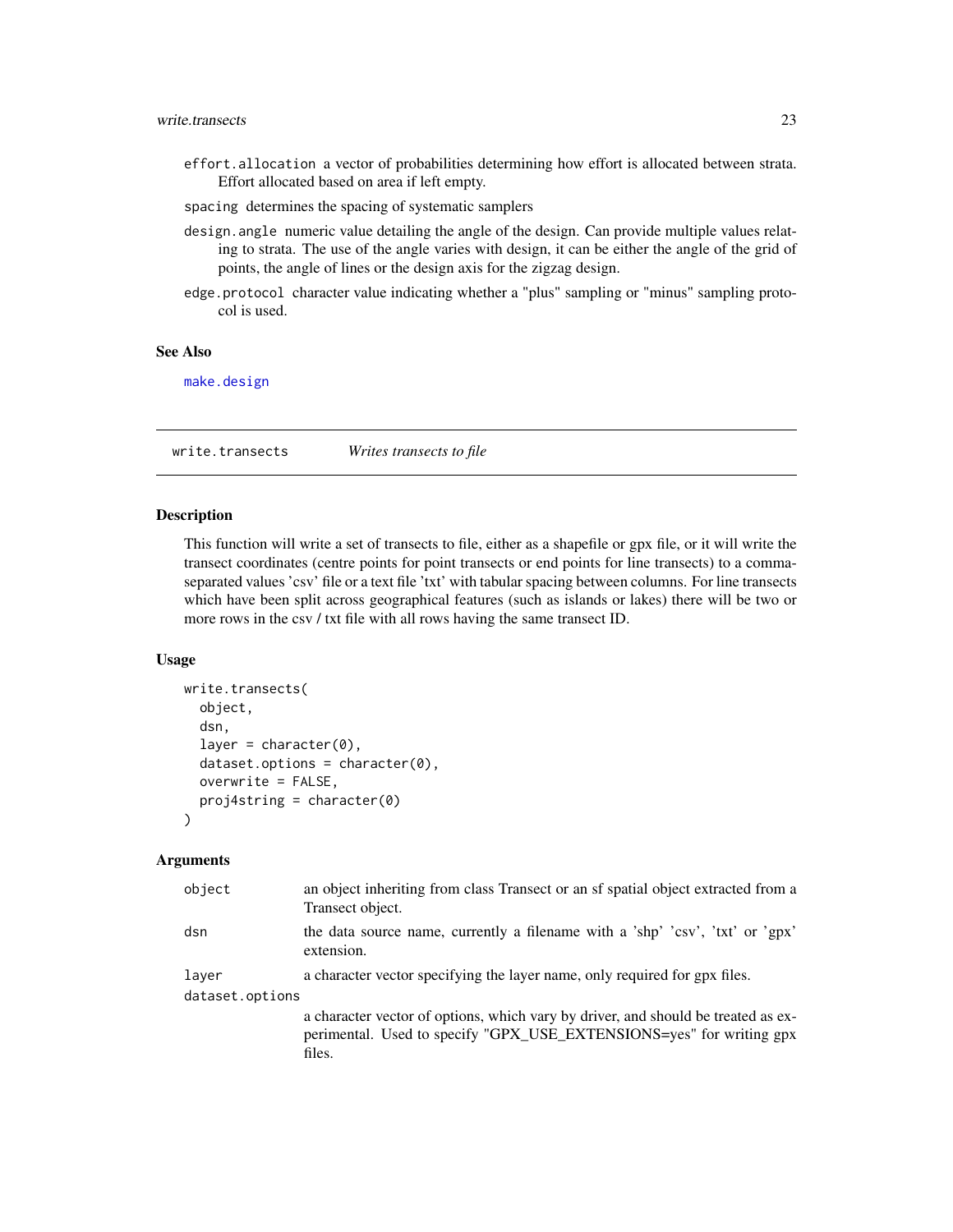| overwrite   | whether or not existing files should be overwritten. Only applicable when writ-<br>ing to gpx files.                                                               |
|-------------|--------------------------------------------------------------------------------------------------------------------------------------------------------------------|
| proj4string | The projection you wish the coordinates of the output file to be in. Note, when<br>writing to gpx file the transect coordinates must be in latitude and longitude. |

## Details

To write the transects to shapefile only the dsn is needed with a 'shp', 'csv' or 'txt' file extension. To write a gpx file you need to specify the dsn, layer, dataset.options and usually a projection to project the coordinates back into latitude and longitude.

#### Value

invisibly the Transect object

## Author(s)

Laura Marshall

#### Examples

```
# Note that for CRAN testing purposes all files written in example code must
# be written to a temporary directory, to view this location type tempdir().
# It is however advised that you replace the tempdir() commands in the code
# below to a more easily accessible directory to which the files will be
# written.
# Make the default design in the default study area
design <- make.design()
transects <- generate.transects(design)
write.transects(transects, dsn = paste0(tempdir(), "/", "transects.shp"))
# Writing csv file example
write.transects(transects, dsn = paste0(tempdir(), "/", "transects.csv"))
# Writing txt file example
write.transects(transects, dsn = paste0(tempdir(), "/", "transects.txt"))
# Writing gpx file example - must project transect coords into lat/lon
#Load the unprojected shapefile
shapefile.name <- system.file("extdata", "TentsmuirUnproj.shp", package = "dssd")
sf.shape <- sf::read_sf(shapefile.name)
# Check current coordinate reference system
orig.crs <- sf::st_crs(sf.shape)
# Define a European Albers Equal Area projection
proj4string <- "+proj=aea +lat_1=56 +lat_2=62 +lat_0=50 +lon_0=-3 +x_0=0
               +y_0=0 +ellps=intl +units=m"
# Project the study area on to a flat plane
projected.shape <- sf::st_transform(sf.shape, crs = proj4string)
# Create the survey region in dssd
region.tm <- make.region(region.name = "Tentsmuir",
                        strata.name = c("Main Area", "Morton Lochs"),
```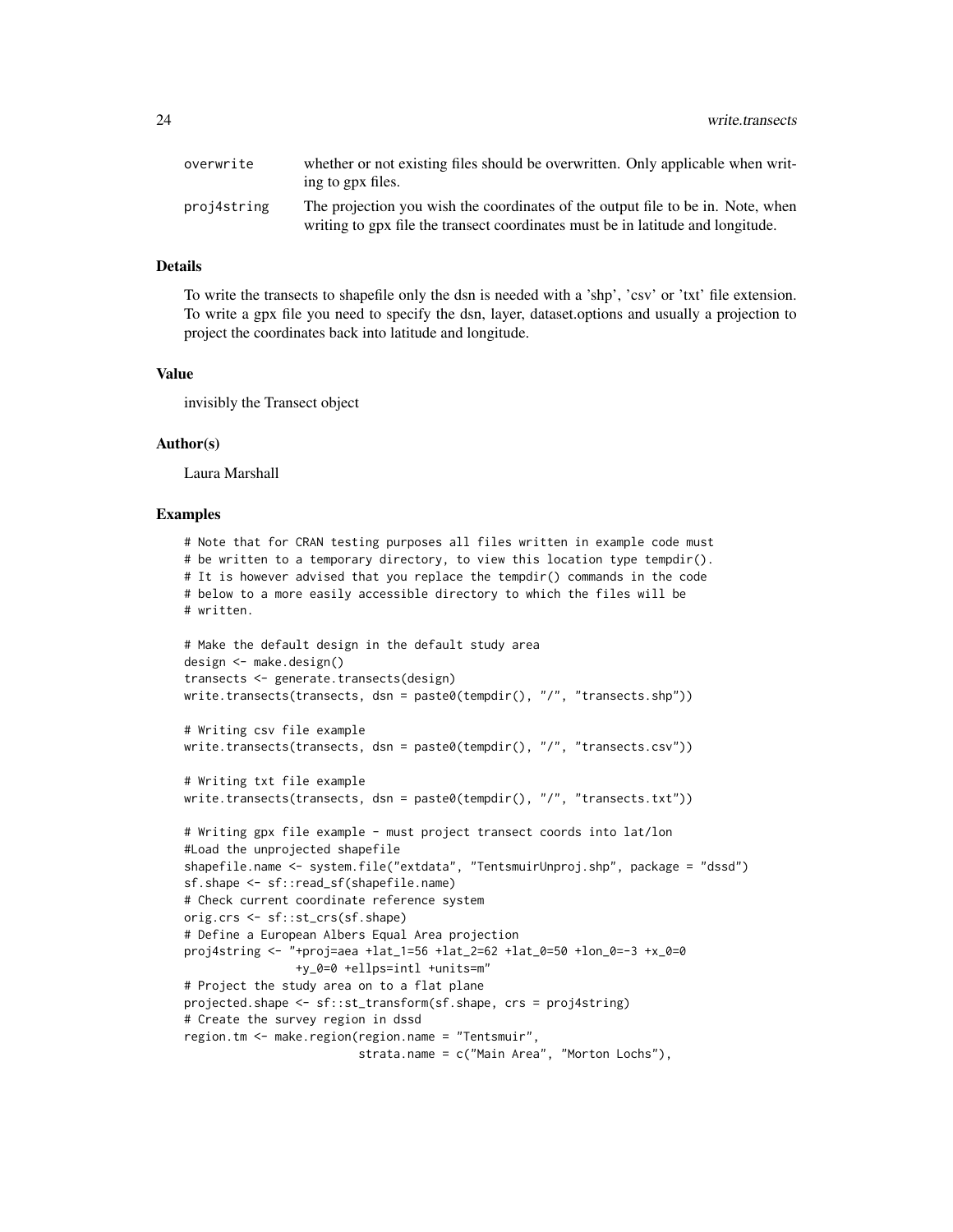```
shape = projected.shape)
design <- make.design(region = region.tm,
                     transect.type = "line",
                     design = "systematic",
                      samplers = 20,
                     design.angle = 90)
survey <- generate.transects(design)
plot(region.tm, survey)
write.transects(survey,
                dsn = paste0(tempdir(), "/", "transects.gpx"),
                layer = "lines",
                dataset.options = "GPX_USE_EXTENSIONS=yes",
               proj4string = orig.crs)
```